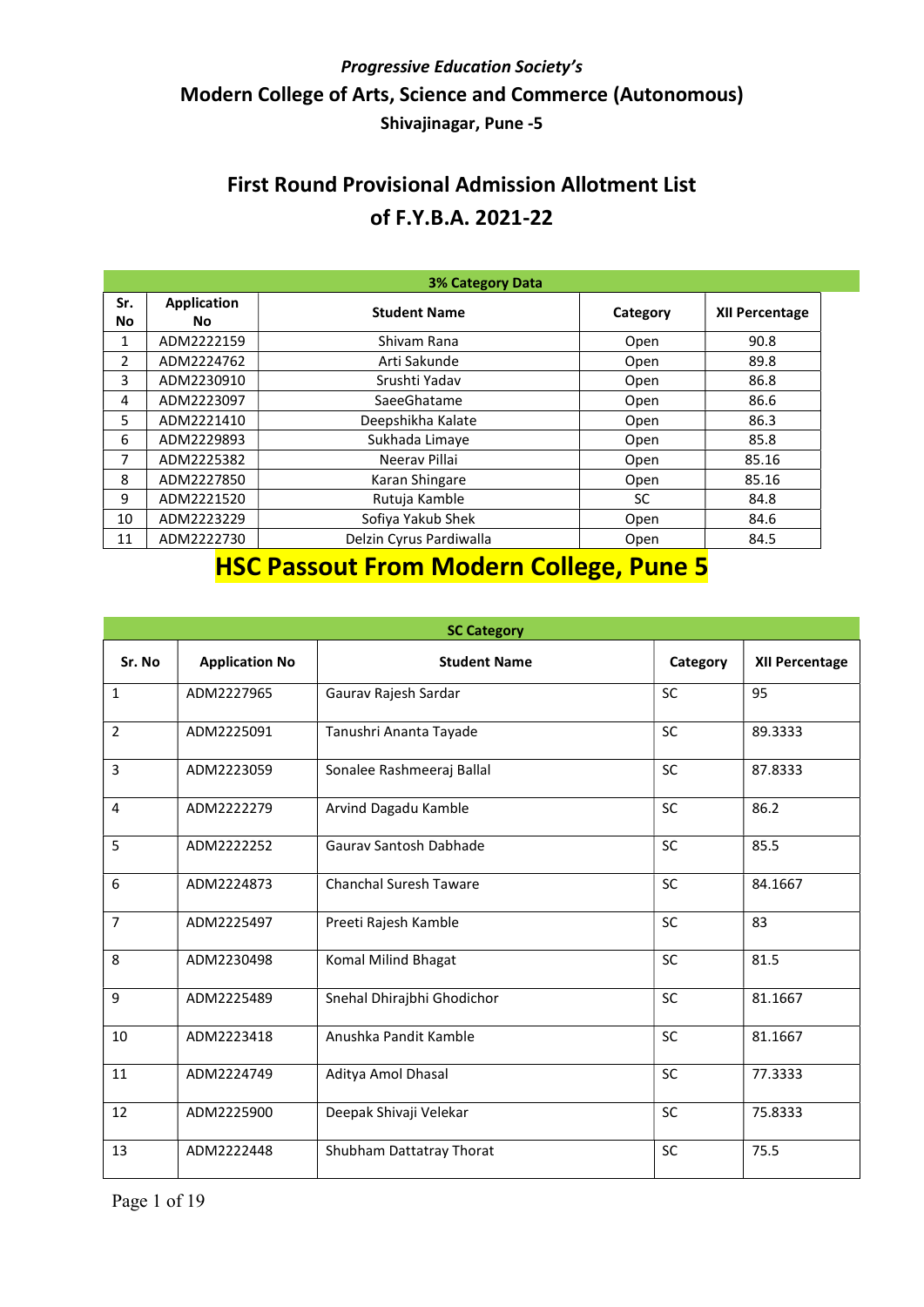| 14             | ADM2223183            | Sahil Deepak Kadam        | SC        | 74.8333        |
|----------------|-----------------------|---------------------------|-----------|----------------|
| 15             | ADM2222522            | Avishkar Mahadev Randive  | SC        | 74.6667        |
| 16             | ADM2223237            | Om Sandeep Bobade         | SC        | 73.3333        |
| 17             | ADM2225407            | Vicky Shyam Kudave        | SC        | 73.3333        |
| 18             | ADM2230531            | Sayali Sayaji Bhise       | SC        | 72.3333        |
| 19             | ADM2225431            | Amruta Rameshwar Gachande | SC        | 70.7692        |
| 20             | ADM2227892            | Manoranjan Pramod Gaikwad | <b>SC</b> | 70             |
| 21             | ADM2224998            | Disha Mishrilal Shewale   | SC        | 64.8333        |
| 22             | ADM2224142            | Sawali Subhash Shinge     | <b>SC</b> | 64.5           |
| 23             | ADM2224456            | Pratiksha Vivek Rithe     | SC        | 64.5           |
| 24             | ADM2226450            | Vaibhav Pradip Kamble     | <b>SC</b> | 54.6667        |
| 25             | ADM2225977            | Yash Ravindra Thorat      | <b>SC</b> | 50.7692        |
| 26             | ADM2222208            | Srushti Mukulchandra Moon | <b>SC</b> | 98             |
| 27             | ADM2224404            | Priyanka Kumari           | SC        | 95.8           |
| 28             | ADM2230777            | Tejal Jitendra Dhiwar     | SC        | 95.6           |
|                |                       | <b>St Category</b>        |           |                |
| Sr. No         | <b>Application No</b> | <b>Student Name</b>       | Category  | XII Percentage |
| $\mathbf{1}$   | ADM2221863            | Namdev Eknath Kachare     | <b>ST</b> | 74.8333        |
| 2              | ADM2230035            | Tejas Nivrutti Sabale     | <b>ST</b> | 67.5           |
| $\mathsf{3}$   | ADM2230404            | Achal Maroti Pandhare     | ST        | 91             |
| 4              | ADM2224765            | Shubhangi Balaji Upwad    | ST        | 86.8333        |
| 5              | ADM2222428            | Nikita Mahadeo Patre      | <b>ST</b> | 86             |
| 6              | ADM2227957            | Sameer Suleman Tadavi     | <b>ST</b> | 85.3333        |
| $\overline{7}$ | ADM2229391            | Parag Nandkishor Margaye  | <b>ST</b> | 85.3333        |
| 8              | ADM2226402            | Saloni Debbarma           | ST        | 84             |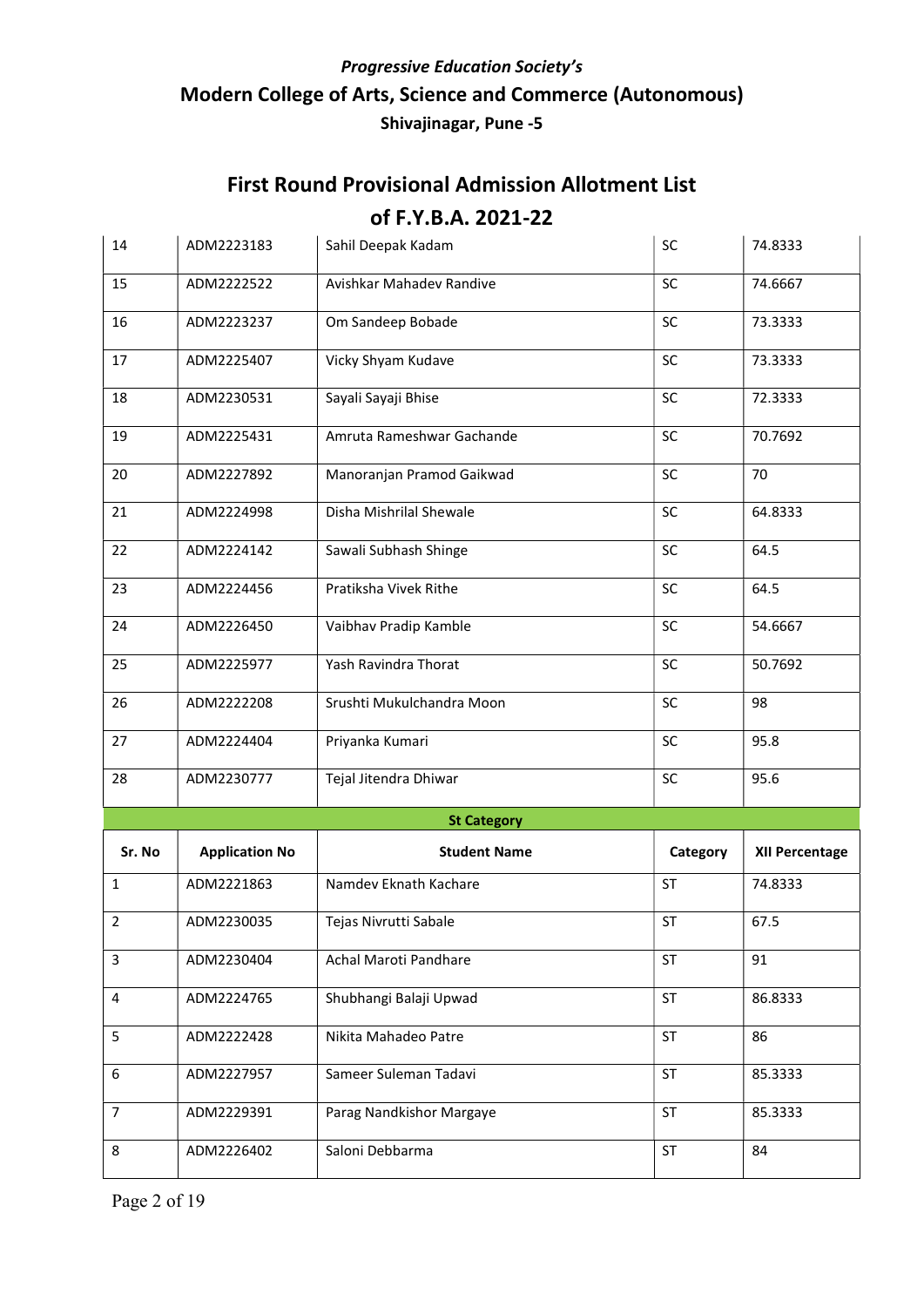| 9                    | ADM2228337            | Shruti Bhimrao Botare         | <b>ST</b>  | 83.6667               |  |  |
|----------------------|-----------------------|-------------------------------|------------|-----------------------|--|--|
| 10                   | ADM2227389            | Skarma Mentok                 | ST         | 83.2                  |  |  |
| 11                   | ADM2228398            | Abhishek Kumar                | <b>ST</b>  | 83                    |  |  |
| 12                   | ADM2227765            | Prafull Ravindra Pawara       | <b>ST</b>  | 82.5                  |  |  |
| 13                   | ADM2228687            | Ayush Ajit Chandilkar         | <b>ST</b>  | 81.6667               |  |  |
| 14                   | ADM2228222            | Nilam Purushotam Madavi       | ST         | 81.5                  |  |  |
| 15                   | ADM2223915            | Pranali Shivaji Sangpawad     | <b>ST</b>  | 81.1667               |  |  |
|                      |                       | Nt-A / Vjnt / Vjdt            |            |                       |  |  |
| Sr. No               | <b>Application No</b> | <b>Student Name</b>           | Category   | XII Percentage        |  |  |
| $\mathbf{1}$         | ADM2227308            | Kaushal Ssawann Rawalkar      | VJDT/NT(A) | 93.8333               |  |  |
| $\overline{2}$       | ADM2221270            | Kundansing Bhagwansing Marmat | VJDT/NT(A) | 74.5                  |  |  |
| 3                    | ADM2224959            | Vaibhavi Laxman Nalawade      | VJDT/NT(A) | 72                    |  |  |
| 4                    | ADM2230633            | Yogeshwari Shreeram Rathod    | VJDT/NT(A) | 91.1667               |  |  |
| 5                    | ADM2225033            | Pavan Mahajan Ghunawat        | VJDT/NT(A) | 90.1667               |  |  |
| 6                    | ADM2224689            | Vijay Tukaram Nagre           | VJDT/NT(A) | 90.1667               |  |  |
| $\overline{7}$       | ADM2222132            | Prasad Udaysing Satvan        | DT(A)      | 89.8333               |  |  |
| 8                    | ADM2221902            | Sneha Ashok Bade              | VJDT/NT(A) | 89.8333               |  |  |
|                      |                       | <b>Nt B Category</b>          |            |                       |  |  |
| Sr. No               | <b>Application No</b> | <b>Student Name</b>           | Category   | <b>XII Percentage</b> |  |  |
| $\mathbf{1}$         | ADM2225785            | Jitendra Uttamrao Tele        | NT(B)      | 90.8333               |  |  |
| $\overline{2}$       | ADM2226868            | Shlesha Pravin Nalavade       | NT(B)      | 89.8333               |  |  |
| 3                    | ADM2223226            | Sumit Jagdish Dhumal          | NT(B)      | 83.8462               |  |  |
| 4                    | ADM2226855            | Shreeyash Santosh Kavhale     | NT(B)      | 82.3333               |  |  |
| 5                    | ADM2226128            | Janhavi Subhash Jadhav        | NT(B)      | 77.6667               |  |  |
| <b>Nt C Category</b> |                       |                               |            |                       |  |  |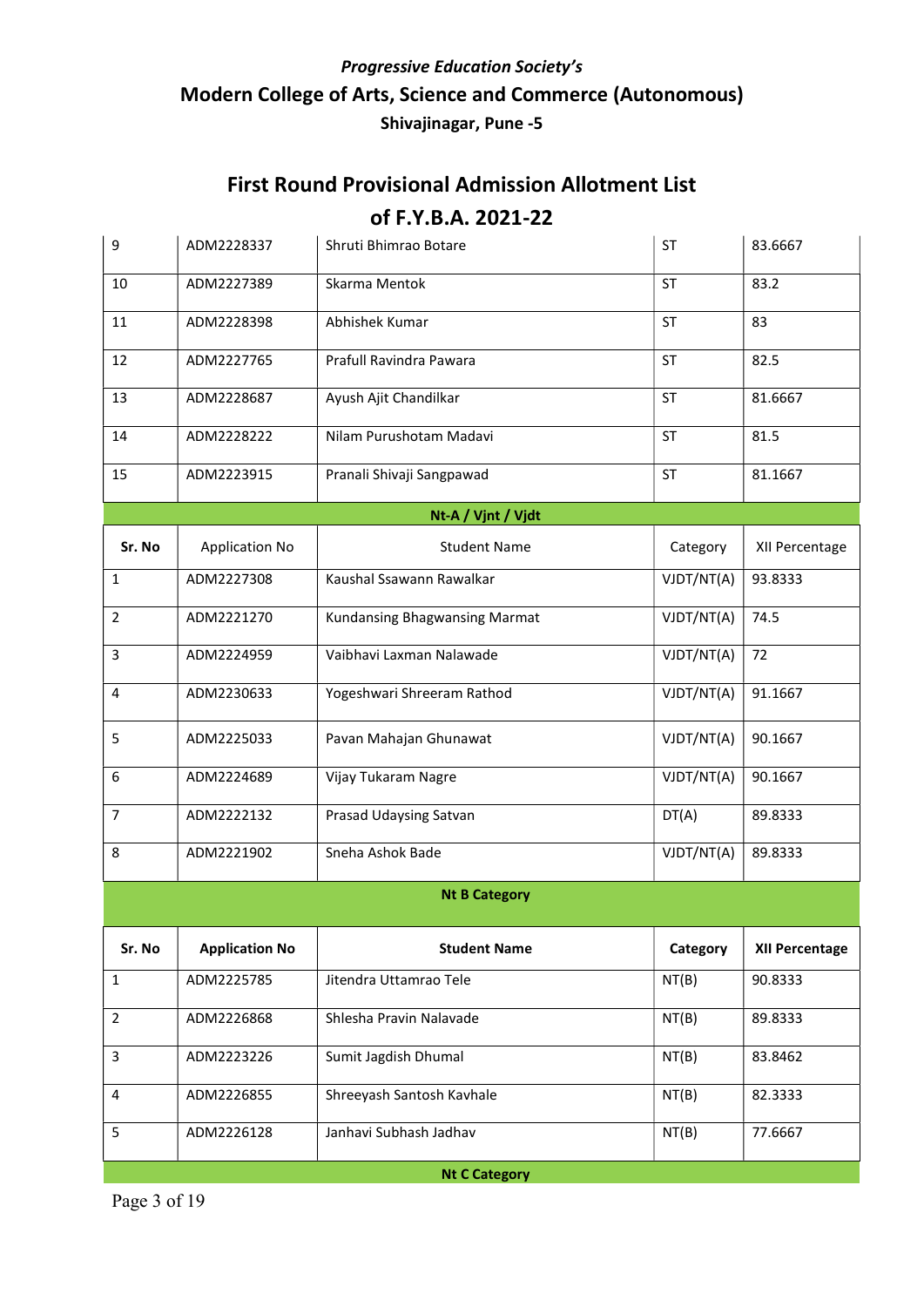| Sr. No         | <b>Application No</b> | <b>Student Name</b>       | Category   | XII Percentage        |
|----------------|-----------------------|---------------------------|------------|-----------------------|
| $\mathbf{1}$   | ADM2225395            | Tejas Ashok Kolape        | NT(C)      | 81                    |
| $\overline{2}$ | ADM2222136            | Yash Shashikant Lokhande  | NT(C)      | 72.5                  |
| 3              | ADM2228296            | Rutuja Sanjay Malshikhare | NT(C)      | 60.8333               |
| 4              | ADM2225517            | Abhijeet Suhas Hajare     | NT(C)      | 92.3333               |
| 5              | ADM2222839            | Nitikesh Pandurang Pole   | NT(C)      | 91.4                  |
| 6              | ADM2226072            | Gauri Pravin More         | NT(C)      | 91.3333               |
| $\overline{7}$ | ADM2226219            | Hitesh Laxman Barkade     | NT(C)      | 90.1667               |
| 8              | ADM2223827            | Aishwarya Popat Shingade  | NT(C)      | 89.1667               |
|                |                       | <b>Nt D Category</b>      |            |                       |
| Sr. No         | <b>Application No</b> | <b>Student Name</b>       | Category   | <b>XII Percentage</b> |
| $\mathbf{1}$   | ADM2225704            | Rutuja Ajit Tadge         | NT(D)      | 93.6667               |
| $\overline{2}$ | ADM2226022            | Bhakti Shashikant Takras  | NT(D)      | 89.1667               |
| 3              | ADM2230366            | Rupesh Ramesh Bhange      | NT(D)      | 88.8333               |
| 4              | ADM2230342            | Ajit Abasaheb Kedar       | NT(D)      | 87.1667               |
|                |                       | <b>Sbc Category</b>       |            |                       |
| Sr. No         | <b>Application No</b> | <b>Student Name</b>       | Category   | <b>XII Percentage</b> |
| $\mathbf{1}$   | ADM2226877            | Shrutika Anil Kadav       | <b>SBC</b> | 72.8333               |
| 2              | ADM2224576            | Rutwika Mate              | SBC        | 59                    |
| 3              | ADM2227874            | Kapil Kishor Kot          | <b>SBC</b> | 88.6667               |
| 4              | ADM2229667            | Prasad Dnyanoba Mehetre   | <b>SBC</b> | 87.6667               |
|                |                       | <b>Obc Category</b>       |            |                       |
| Sr. No         | <b>Application No</b> | <b>Student Name</b>       | Category   | <b>XII Percentage</b> |
| $\mathbf{1}$   | ADM2223297            | Meghna Nitinkumar Warwade | OBC        | 94.6667               |
| $\overline{2}$ | ADM2222241            | Gayatri Ganesh Kurkure    | OBC        | 94                    |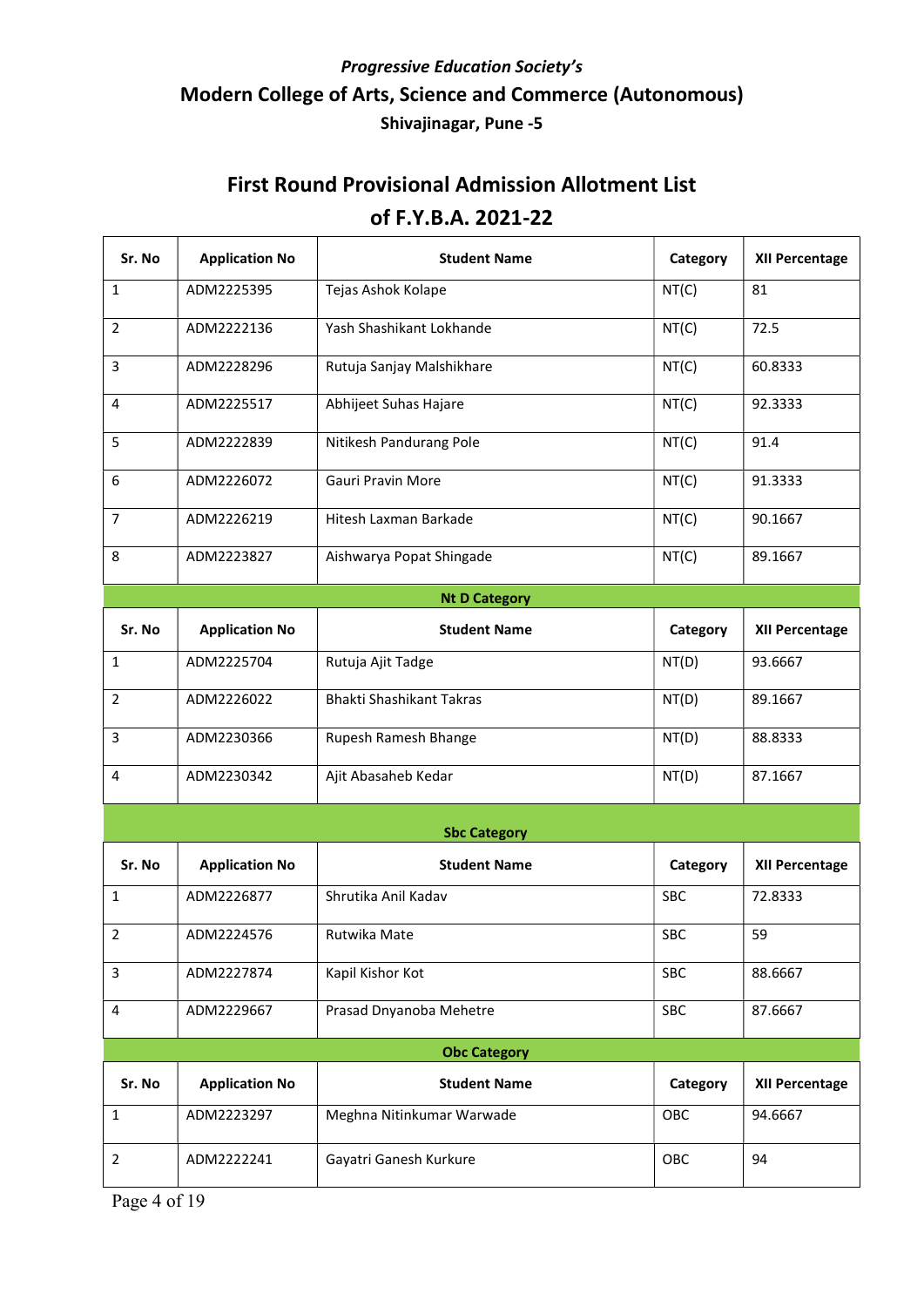# First Round Provisional Admission Allotment List

#### of F.Y.B.A. 2021-22

| 3              | ADM2229029 | Nandkishore Subhash Lokhande | OBC        | 91.8333 |
|----------------|------------|------------------------------|------------|---------|
| 4              | ADM2222535 | Devashish Dilip Feran        | OBC        | 91.3333 |
| 5              | ADM2222926 | Durga Santosh Basale         | OBC        | 91.3333 |
| 6              | ADM2222943 | Sourabh Sainath Mhamane      | OBC        | 89.6667 |
| $\overline{7}$ | ADM2228854 | Savin Vilas Bhambere         | OBC        | 87.1667 |
| 8              | ADM2226763 | Shruti Arjun Jadhav          | OBC        | 86      |
| 9              | ADM2230365 | Vaishnavi Shivram Saikar     | OBC        | 85.5    |
| 10             | ADM2227624 | Gururaj Tushar Wakchaure     | OBC        | 84.8333 |
| 11             | ADM2227445 | Sakshi Sanjay Udeg           | OBC        | 83.3333 |
| 12             | ADM2229599 | Akshata Anil Patil           | OBC        | 82.1667 |
| 13             | ADM2224703 | Gargi Amol Sonawane          | OBC        | 81.1667 |
| 14             | ADM2227089 | Yash Ravindra Malve          | OBC        | 80.6667 |
| 15             | ADM2228849 | Amar Balasaheb Raut          | OBC        | 80.6667 |
| 16             | ADM2229503 | Sahil Tukaram Bajbalkar      | OBC        | 80.6667 |
| 17             | ADM2224410 | Ishan Sandeep Mandavkar      | OBC        | 79.8333 |
| 18             | ADM2230306 | Rajesh Bhagwan Sakare        | OBC        | 78.1667 |
| 19             | ADM2222443 | Khushi Balkrishna Mhatre     | OBC        | 77.6667 |
| 20             | ADM2224734 | Kirti Rajendra Ghanwat       | OBC        | 77.1667 |
| 21             | ADM2225498 | Harshraj Sachin Mahure       | <b>OBC</b> | 71      |
| 22             | ADM2225685 | Varad Jeevan Ghadge          | OBC        | 68.6667 |
| 23             | ADM2225081 | Riya Praveen Raje            | OBC        | 64.5    |
| 24             | ADM2221274 | Anisha Shashikant Mali       | OBC        | 56.9231 |
| 25             | ADM2222397 | Rohit Kishor Pardeshi        | OBC        | 48.6154 |
| 26             | ADM2222439 | Rutuja Tulshiram Rande       | OBC        | 98.6667 |
| 27             | ADM2224966 | Apeksha Santosh Wadsinge     | OBC        | 98.1667 |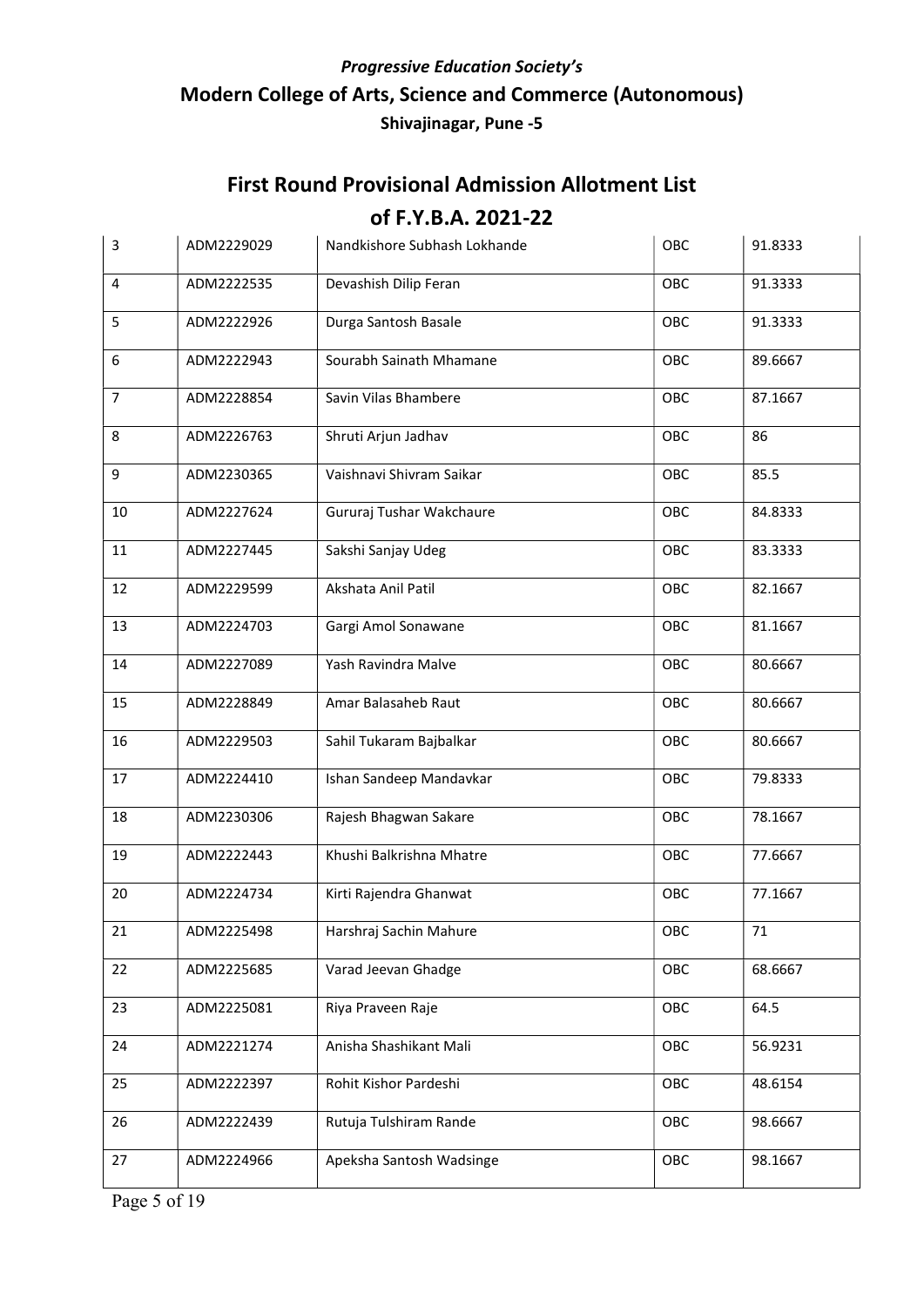| 28             | ADM2226167            | Aryan Indraraj Sonar        | OBC      | 98.1667        |
|----------------|-----------------------|-----------------------------|----------|----------------|
| 29             | ADM2221354            | Shivam Ramdas Landge        | OBC      | 97             |
| 30             | ADM2229957            | Duhija Supadu Patil         | OBC      | 96.8333        |
| 31             | ADM2222848            | Sharvari Sunil Dhanke       | OBC      | 96.8           |
| 32             | ADM2230174            | Aayan Mainuddin Mulani      | OBC      | 96.6667        |
| 33             | ADM2222138            | Subodh Mahadu Tambe         | OBC      | 95.6           |
| 34             | ADM2228626            | Sakshi Vijay Jawale         | OBC      | 95.5           |
| 35             | ADM2229335            | Keshvi Anil Sambhe          | OBC      | 95.5           |
| 36             | ADM2228159            | Neha Vivek Chincholkar      | OBC      | 95.3333        |
| 37             | ADM2225254            | Nanasaheb Rajabhau Kumbhar  | OBC      | 95.1667        |
| 38             | ADM2225015            | Gayatri Ujwal Katole        | OBC      | 95.1667        |
| 39             | ADM2225630            | Sakshi Gajanan Shinde       | OBC      | 94.8           |
| 40             | ADM2223348            | Tirthali Mangesh Jangam     | OBC      | 94.1667        |
| 41             | ADM2230799            | Sanika Sunil Shelar         | OBC      | 93.8333        |
|                |                       | <b>Open Category</b>        |          |                |
| Sr. No         | <b>Application No</b> | <b>Student Name</b>         | Category | XII Percentage |
| $\mathbf{1}$   | ADM2222694            | Ayushi Sagar Birla          | Open     | 97.5           |
| 2              | ADM2221173            | Rushali Jalindar Shrikhande | Open     | 97.1667        |
| $\overline{3}$ | ADM2221174            | Krishna Bharat Pokar        | Open     | 97.1667        |
| 4              | ADM2224669            | Maithili Ravindran          | Open     | 95.3333        |
| 5              | ADM2227215            | Mitali Kulbhushan Birnale   | Open     | 95.3333        |
| $\overline{7}$ | ADM2229766            | Tushar Gul Mulchandani      | Open     | 95.3333        |
| 8              | ADM2224548            | Vaishnavi Anil Nikam        | Open     | 95             |
| 9              | ADM2224103            | Ritwik Raghavendra Naik     | Open     | 94.6667        |
| 10             | ADM2231027            | Saachi Chandrashekhar Sane  | Open     | 94.6667        |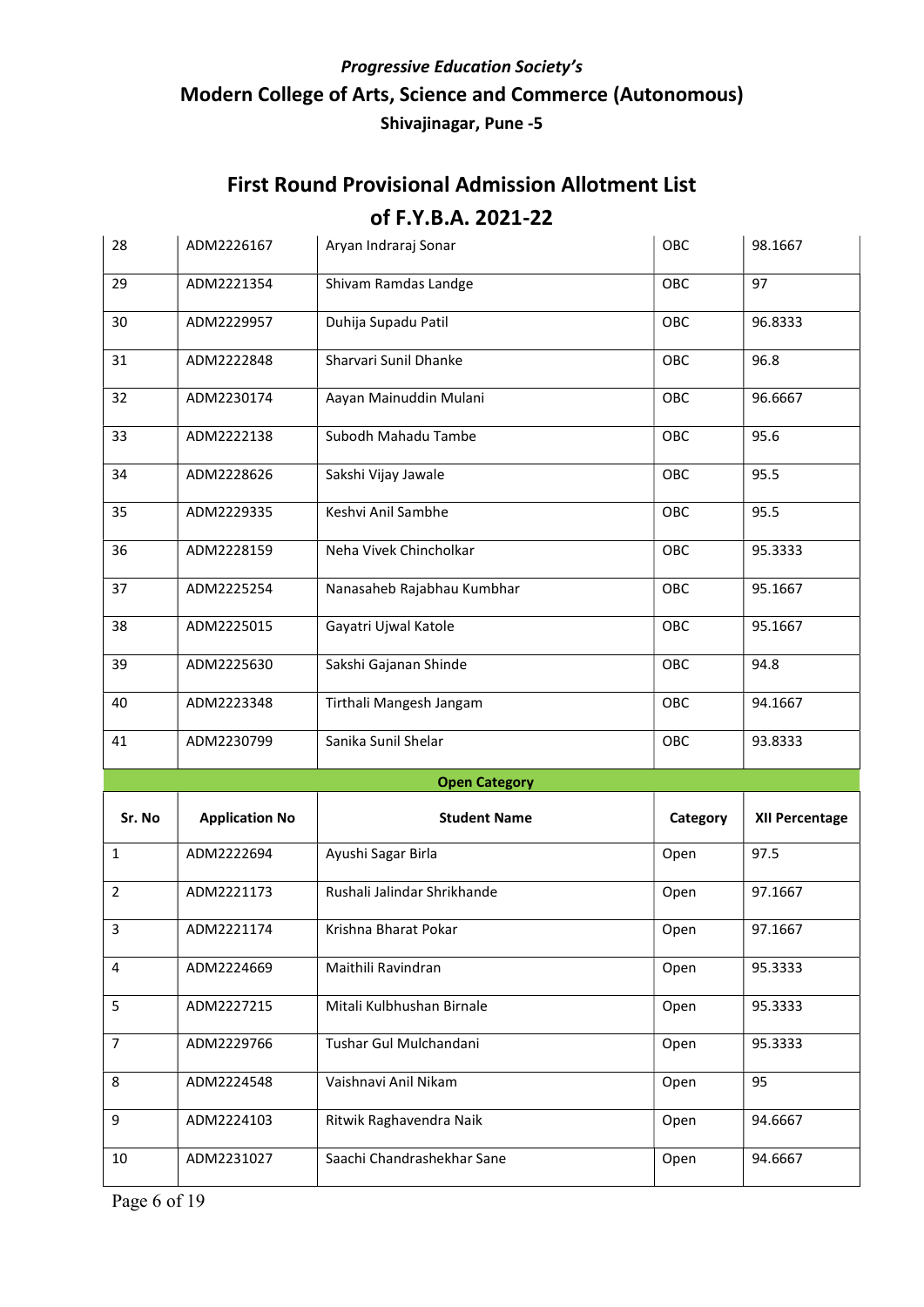| 11 | ADM2224381 | Tanmay Dharmraj More             | Open | 94.1667 |
|----|------------|----------------------------------|------|---------|
| 12 | ADM2227989 | Mihika Shrikant Pawar            | Open | 93.8333 |
| 13 | ADM2226481 | Varada Vinayak Purohit           | Open | 93.6667 |
| 14 | ADM2221915 | Jigisha Dinesh Kulkarni          | Open | 93.6667 |
| 15 | ADM2230757 | Aarya Indrajit Desai             | Open | 93.3333 |
| 16 | ADM2225064 | Bhavana Chhaganlal Prajapati     | Open | 92      |
| 17 | ADM2222355 | Isha Makarand Sidhaye            | Open | 91.8333 |
| 18 | ADM2221050 | Sanchita Peethambaran Kalarikkal | Open | 91.6667 |
| 19 | ADM2224522 | Maitreyee Makarand Sunkale       | Open | 91.6667 |
| 20 | ADM2227856 | Payal Shahaji Shitole            | Open | 90.8333 |
| 21 | ADM2223973 | Prerna Rajendra Mundada          | Open | 90.3333 |
| 22 | ADM2226251 | Sanskruti Pramod Deodhar         | Open | 90.1667 |
| 23 | ADM2226277 | Aditi Prasad Joshi               | Open | 89.8333 |
| 24 | ADM2221109 | Aditya Ravindra Padwal           | Open | 89.1667 |
| 25 | ADM2221509 | Sneha Vivek Inamdar              | Open | 88.5    |
| 26 | ADM2226778 | Payal Dattatray Hole             | Open | 87.8333 |
| 27 | ADM2227522 | Tejal Bipinchandra Kashyap       | Open | 87.6667 |
| 28 | ADM2222744 | Gayatri Pandharinath Ghule       | Open | 87.6667 |
| 29 | ADM2224652 | Shubham Mukund Pendse            | Open | 87.5    |
| 30 | ADM2221769 | Shweta Anand Kulkarni            | Open | 86.5    |
| 31 | ADM2222261 | Kuwar Shaikh Sofiya Sheikh       | Open | 86      |
| 32 | ADM2225277 | Aishwarya Surendra Navghane      | Open | 85.6667 |
| 33 | ADM2224359 | Prachiti Dhananjay Kadepurkar    | Open | 84.8333 |
| 34 | ADM2224505 | Sneha Sanjay Kalokhe             | Open | 84.5    |
| 35 | ADM2222938 | Shravani Abhijit Kherde          | Open | 83.3333 |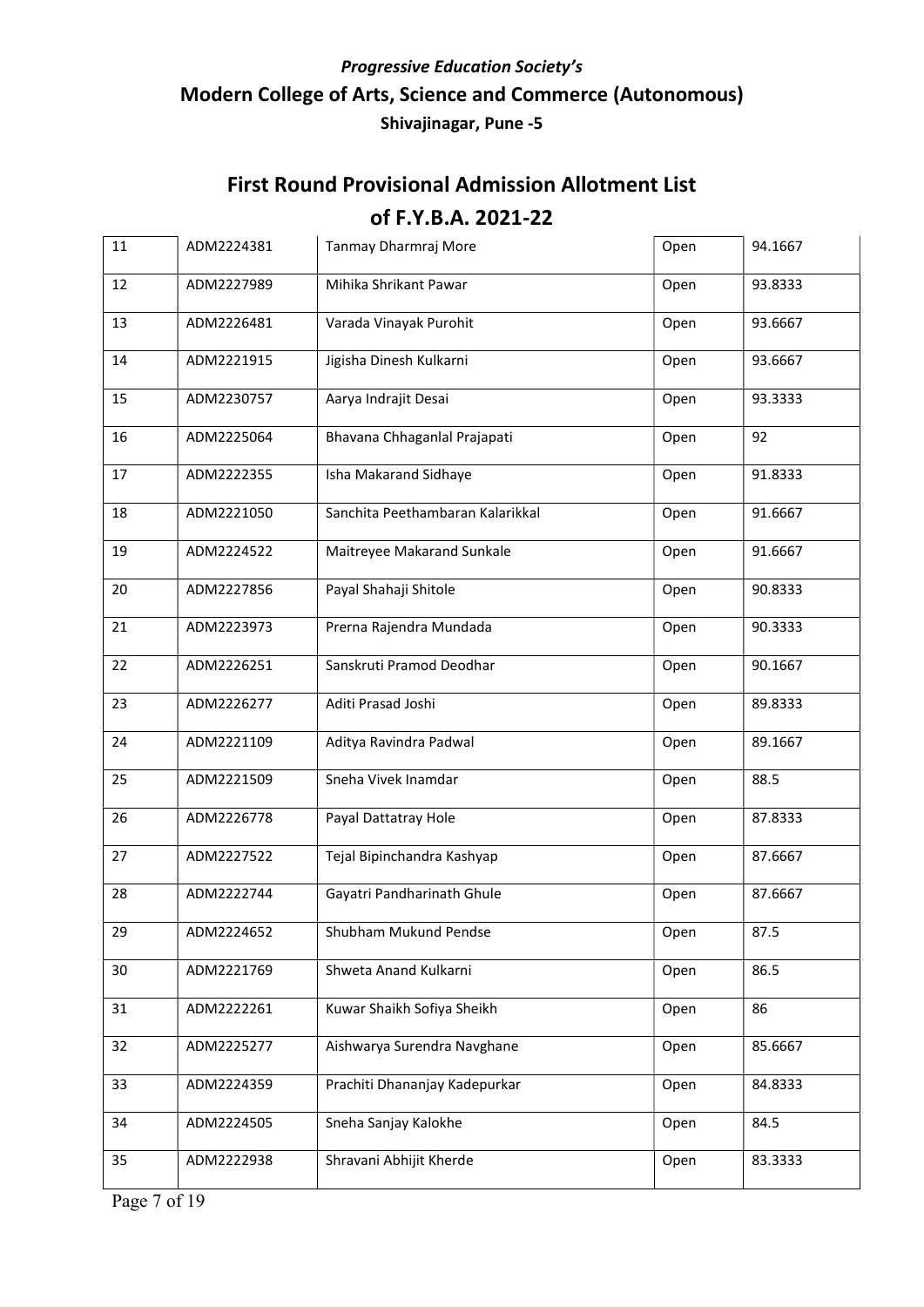| 36 | ADM2221045 | Aarjavi Sanjay Gurav            | Open | 83.3333 |
|----|------------|---------------------------------|------|---------|
| 37 | ADM2221344 | <b>Bharati Somnath Deshmukh</b> | Open | 81.3333 |
| 38 | ADM2221739 | Nupur Nikhil Pandit             | Open | 81      |
| 39 | ADM2222026 | Nachiket Narayan Mahagovind     | Open | 80.8333 |
| 40 | ADM2225544 | Mansee Shailendra Mishra        | Open | 80.8333 |
| 41 | ADM2227124 | Dimpal Tejraj Prajapati         | Open | 80.8333 |
| 42 | ADM2230489 | Ujala Ramashankar Mishra        | Open | 80.8333 |
| 43 | ADM2226011 | Pradnya Dnyaneshwar Jori        | Open | 78.6667 |
| 44 | ADM2224757 | Krutika Gorakh Tonge            | Open | 77.8333 |
| 45 | ADM2230074 | Raj Maruti Bandiwadar           | Open | 77.5    |
| 46 | ADM2223038 | Avani Ranjit Deshmukh           | Open | 76.6667 |
| 47 | ADM2221681 | Arshad Najamuddin Sayyad        | Open | 76.6667 |
| 48 | ADM2221645 | Apoorva Vilas Chandere          | Open | 76.1667 |
| 49 | ADM2228663 | Nilesh Ajinath Satav            | Open | 76.1667 |
| 50 | ADM2228995 | Tejas Tanaji Bhoir              | Open | 75.6667 |
| 51 | ADM2230668 | Samyuktha Raghu Warrier         | Open | 75.1667 |
| 52 | ADM2227300 | Alka Sanjaykumar Singh          | Open | 74.5    |
| 53 | ADM2229472 | Mahek Aziz Shaikh               | Open | 74.1667 |
| 54 | ADM2229909 | Samiksha Ramdas Kanade          | Open | 74      |
| 55 | ADM2230319 | Tanishka Rajendra Takalkar      | Open | 73      |
| 56 | ADM2228809 | Prajwal Gokul Gaikwad           | Open | 72.8333 |
| 57 | ADM2224406 | Malhar Balasaheb Thombare       | Open | 72.3333 |
| 58 | ADM2230360 | Tanishka Rajendra Takalkar      | Open | 72      |
| 59 | ADM2228833 | Sujit Vaijanath Arikar          | Open | 70.6667 |
| 60 | ADM2228351 | Pranoti Prasad Shrikhande       | Open | 70      |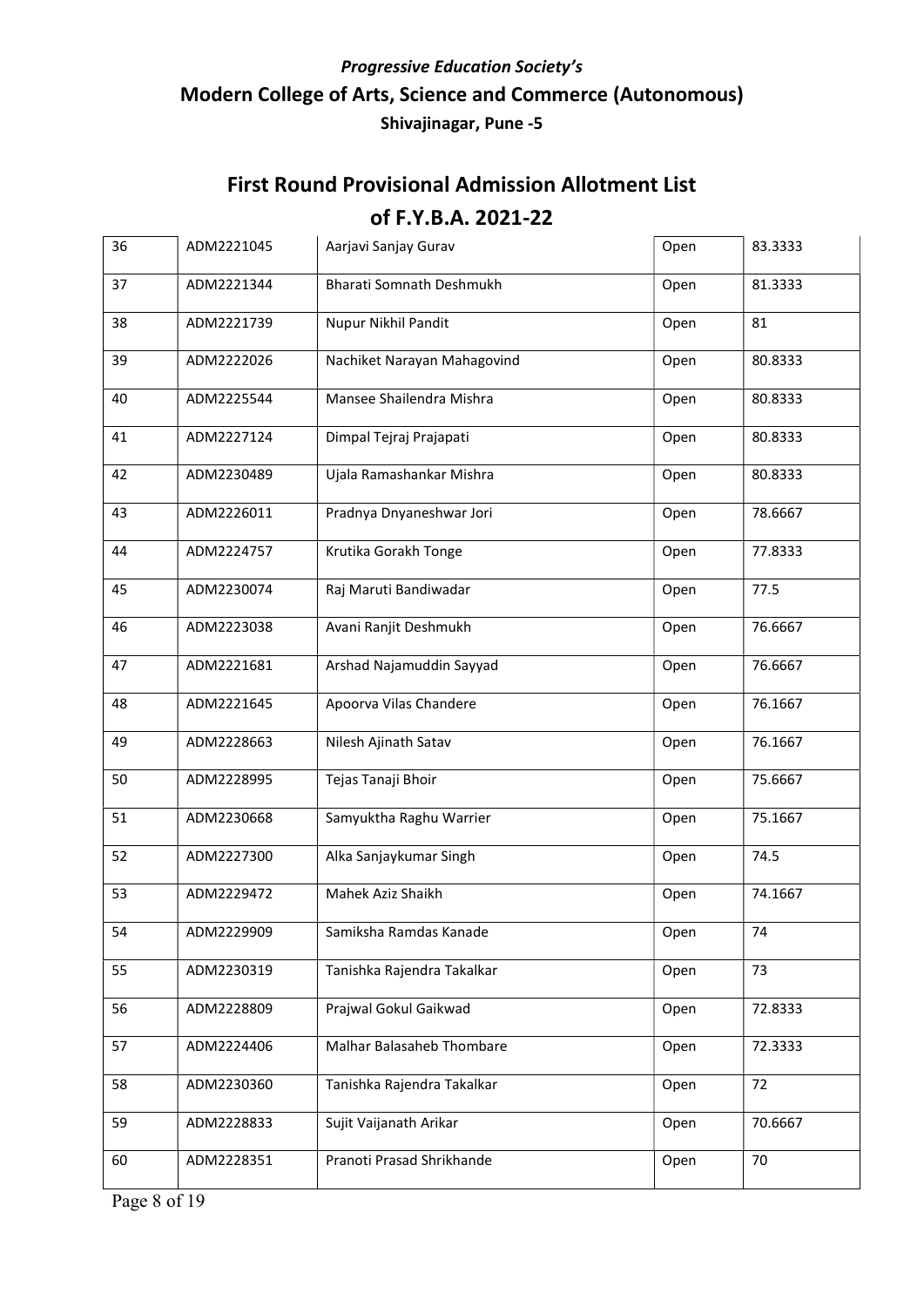| 61                 | ADM2225822 | Shon Bajiraothopate                                        | Open        | 69.1667 |  |
|--------------------|------------|------------------------------------------------------------|-------------|---------|--|
| 62                 | ADM2222678 | Sofiya Sachin Anthony                                      | Open        | 68.8333 |  |
| 63                 | ADM2229987 | Rohit Ramsingh Rawat                                       | Open        | 67      |  |
| 64                 | ADM2225488 | Khushi Sachin Mundada                                      | Open        | 66.8333 |  |
| 65                 | ADM2223515 | David Khan                                                 | Open        | 66.8    |  |
| 66                 | ADM2225513 | Sanjana Mahendra Bajpai                                    | Open        | 66.6154 |  |
| 67                 | ADM2221847 | Sakshi Mohan Ghule                                         | Open        | 60.8333 |  |
| 68                 | ADM2229593 | Atharva Anil Darekar                                       | Open        | 57      |  |
| 69                 | ADM2230491 | Shivani Sachin Gaikwad                                     | Open        | 53.8462 |  |
| 70                 | ADM2221371 | Sangram Rajesh Yadav                                       | Open        | 51.3846 |  |
| 71                 | ADM2222833 | Vaishnavi Rajesh Mirchandani                               | Open        | 98.5    |  |
| 72                 | ADM2230692 | Gargi Rajendra Mahajan                                     | Open        | 98.5    |  |
| 73                 | ADM2221551 | Lakshay Sachdeva                                           | Open        | 98.4    |  |
| 74                 | ADM2221651 | Sanika Rajaram Ranpise                                     | Open        | 98.1667 |  |
| 75                 | ADM2222913 | Sanika Kamlesh Gandhi                                      | Open        | 97.1667 |  |
| 76                 | ADM2222116 | Jui Madhavrao Garud                                        | Open        | 97      |  |
| 77                 | ADM2229967 | Avani Amol Joshi                                           | Open        | 96.8333 |  |
| 78                 | ADM2227040 | Akash Sanjay Said                                          | <b>SEBC</b> | 96.6667 |  |
| 79                 | ADM2229784 | Saloni Manoj Agarwal                                       | Open        | 96.6    |  |
| 80                 | ADM2222357 | Khushi Harish Garg                                         | Open        | 96.6    |  |
| 81                 | ADM2222843 | Kaustubh Pramod Deshmukh                                   | Open        | 96.5    |  |
|                    |            | <b>HSC Pass Out From Other Than Modern College, Pune 5</b> |             |         |  |
| <b>Sc Category</b> |            |                                                            |             |         |  |

| Sr. No | <b>Application No</b> | <b>Student Name</b> | Category | XII Percentage |
|--------|-----------------------|---------------------|----------|----------------|
|        | ADM2227107            | Shivani Madan Kadam | SC       | 95.4           |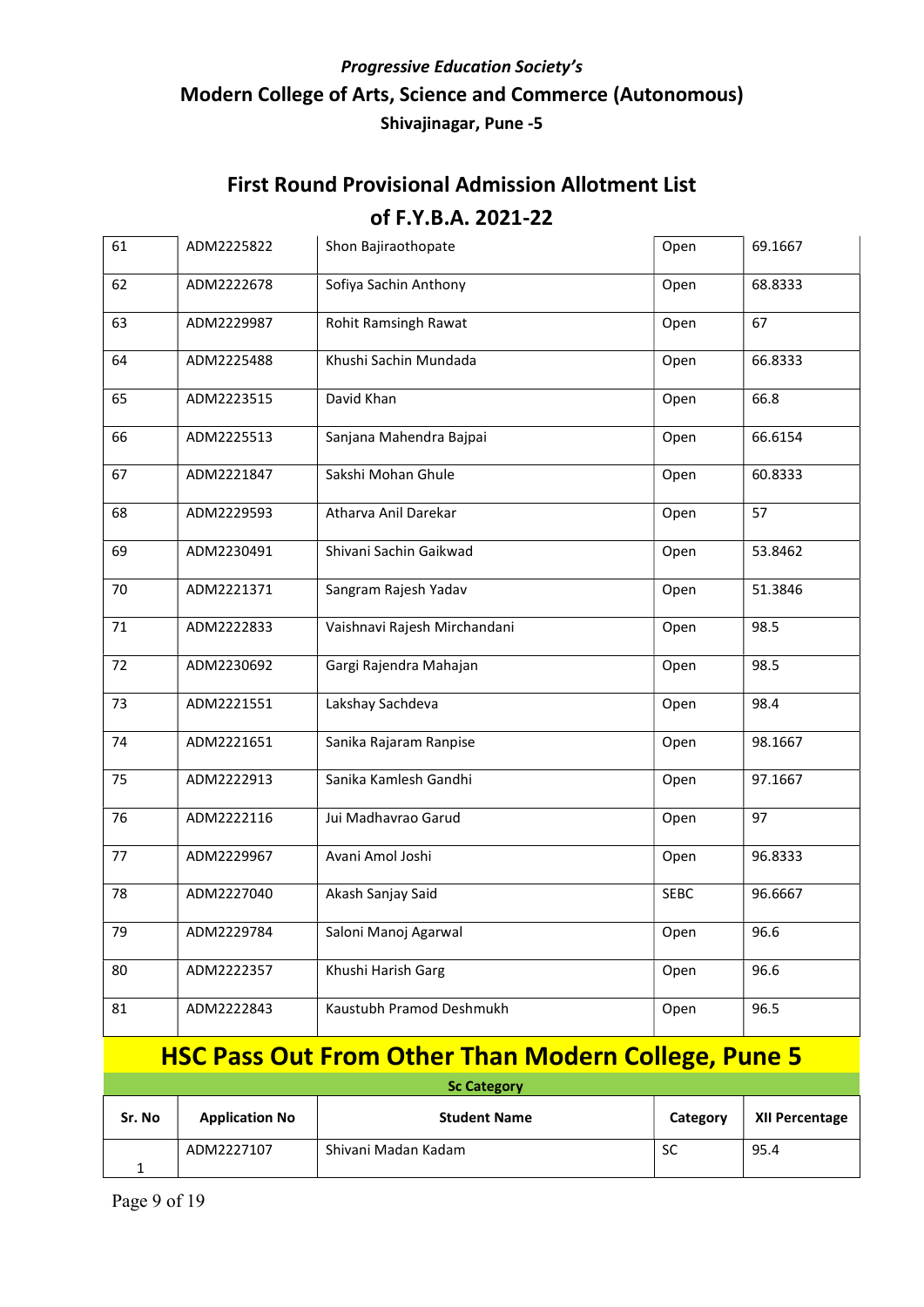| $\overline{2}$ | ADM2222558 | Shukrata Sudhir Sarode        | SC         | 94.1667 |
|----------------|------------|-------------------------------|------------|---------|
| 3              | ADM2226206 | Chetan                        | SC         | 93.8    |
| 4              | ADM2223444 | Komal Bharat Ingole           | SC         | 93.3333 |
| 5              | ADM2226071 | Chaitanya Haridas Dhok        | SC         | 93      |
| 6              | ADM2224121 | Sejal Prashant Meshram        | SC         | 92.6667 |
| $\overline{7}$ | ADM2228041 | Flowery Sunil Manikul         | SC         | 92      |
| 8              | ADM2223955 | Ritesh Balu Khade             | SC         | 91.6667 |
| 9              | ADM2222538 | Disha Vijay Jadhav            | SC         | 91.5    |
| 10             | ADM2225678 | Kiran Vajerao Athavale        | SC         | 91.5    |
| 11             | ADM2221385 | Ratnadeep Anil Suryatal       | <b>SC</b>  | 91.3333 |
| 12             | ADM2221590 | Shradha Mahendra Kamble       | SC         | 91.3333 |
| 13             | ADM2222544 | Jayesh Ravindra Sawkare       | <b>SC</b>  | 91.1667 |
| 14             | ADM2226670 | Anisha Arun Humane            | <b>SC</b>  | 90.3333 |
| 15             | ADM2222099 | Vaishali Sathe                | <b>SC</b>  | 90.2    |
| 16             | ADM2228354 | Aditya Baban Chandane         | SC         | 89.8333 |
| 17             | ADM2223295 | Ritesh Baliram Mane           | SC         | 89.6667 |
| 18             | ADM2226512 | Ankita Babasaheb Ahire        | SC         | 89.5    |
| 19             | ADM2229811 | Sneha Ambarishi Jogdand       | SC         | 89.5    |
| 20             | ADM2226826 | Gaurav Sunil Kengar           | ${\sf SC}$ | 88.5    |
| 21             | ADM2222774 | Komal Kishor Ahire            | SC         | 88      |
| 22             | ADM2229089 | Tejaswini Harshvardhan Jagtap | SC         | 87.8333 |
| 23             | ADM2225681 | Sandhya Shilwant Gaikwad      | <b>SC</b>  | 87.3333 |
| 24             | ADM2225455 | Avanti Vijay Maheshgauri      | SC         | 87.1667 |
| 25             | ADM2223244 | Gayatri Mahadev Satpute       | <b>SC</b>  | 86.8333 |
| 26             | ADM2224081 | Aashish Shrikrishna Jadhav    | <b>SC</b>  | 86.6667 |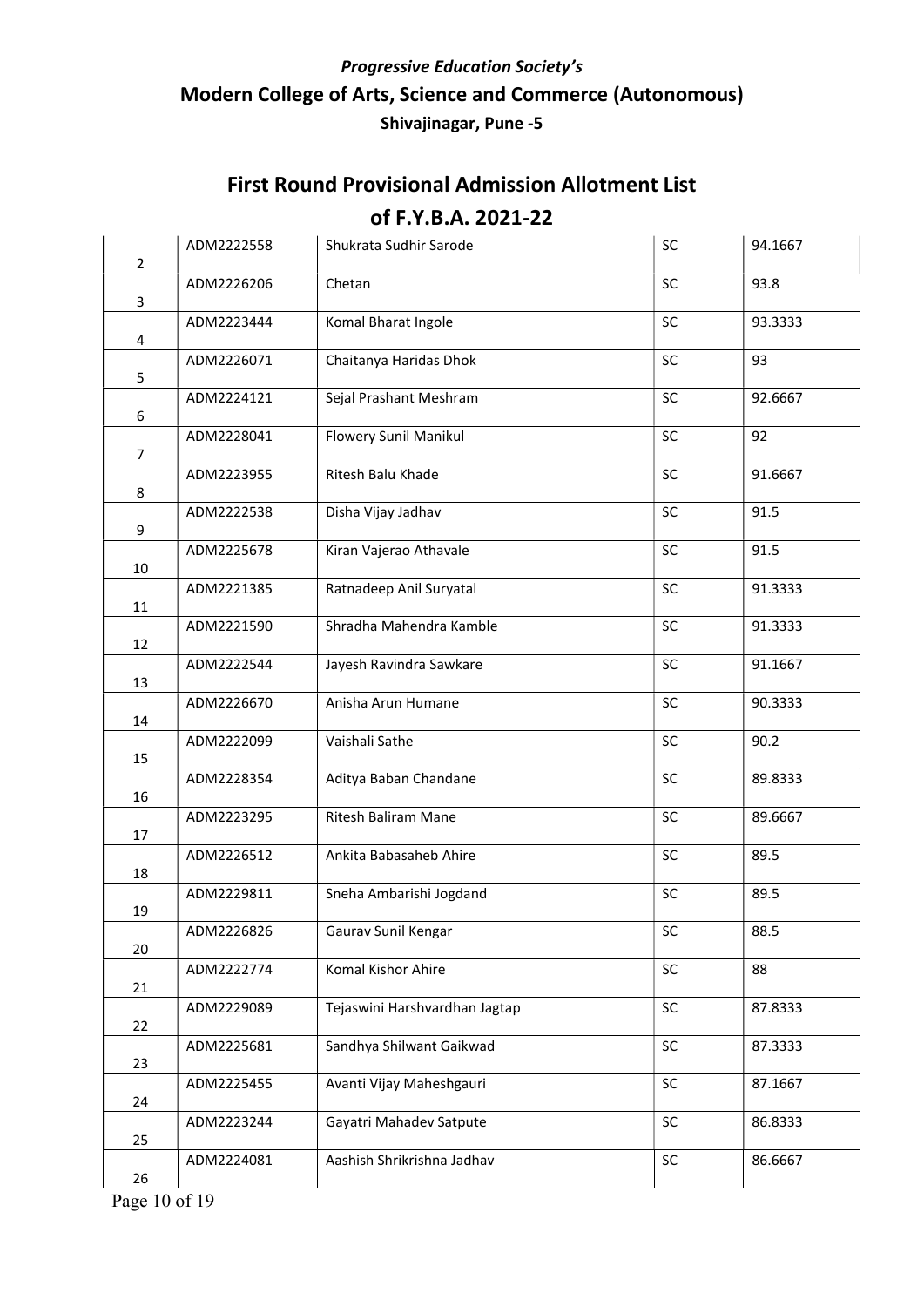### First Round Provisional Admission Allotment List

#### of F.Y.B.A. 2021-22

| 27             | ADM2226751            | Raj Pandurang Kamble       | SC         | 86.6667               |  |  |  |
|----------------|-----------------------|----------------------------|------------|-----------------------|--|--|--|
| 28             | ADM2226582            | Amit Vinay Wagh            | SC         | 86.6667               |  |  |  |
|                | <b>St Category</b>    |                            |            |                       |  |  |  |
| Sr. No         | <b>Application No</b> | <b>Student Name</b>        | Category   | <b>XII Percentage</b> |  |  |  |
| $\mathbf{1}$   | ADM2230390            | <b>Bicky Debbarma</b>      | <b>ST</b>  | 80.6                  |  |  |  |
| $\overline{2}$ | ADM2230401            | Abhoy Debbarma             | <b>ST</b>  | 78                    |  |  |  |
| 3              | ADM2223905            | Riza Debbarma              | <b>ST</b>  | 78                    |  |  |  |
| 4              | ADM2228571            | Horzlai Debbarma           | <b>ST</b>  | 77.5                  |  |  |  |
| 5              | ADM2226755            | K Malsawmtluanga           | <b>ST</b>  | 74.8                  |  |  |  |
| 6              | ADM2228603            | Trupti Rohidas Hande       | <b>ST</b>  | 74.5                  |  |  |  |
| $\overline{7}$ | ADM2228945            | Pushkaraj Ramdas Bhojane   | <b>ST</b>  | 74                    |  |  |  |
| 8              | ADM2224744            | <b>Shamal Sunil Barche</b> | <b>ST</b>  | 72                    |  |  |  |
| 9              | ADM2228032            | Harris Ekka                | <b>ST</b>  | 71.4                  |  |  |  |
| 10             | ADM2223852            | Tanmay Narendra Chaukhe    | <b>ST</b>  | 70.1538               |  |  |  |
| 11             | ADM2228037            | Synthia Daimary            | <b>ST</b>  | 66.8333               |  |  |  |
| 12             | ADM2222203            | Naomi J Yanthan            | <b>ST</b>  | 65.8                  |  |  |  |
| 13             | ADM2224630            | Rushikesh Devidas Gavali   | <b>ST</b>  | 64.6667               |  |  |  |
| 14             | ADM2228817            | Machhindra Ankush Navale   | <b>ST</b>  | 63.8333               |  |  |  |
| 15             | ADM2226084            | Midaang Dai                | ST         | 60.4                  |  |  |  |
|                |                       | Nt-A / Vjnt / Vjdt         |            |                       |  |  |  |
| Sr. No         | <b>Application No</b> | <b>Student Name</b>        | Category   | XII Percentage        |  |  |  |
| $\mathbf{1}$   | ADM2222946            | Tejas Satish Sanap         | VJDT/NT(A) | 89.4                  |  |  |  |
| $\overline{2}$ | ADM2222515            | Bhagwan Shivnath Dhakane   | VJDT/NT(A) | 89.3333               |  |  |  |
| 3              | ADM2221122            | Avinash Subhash Chavan     | VJDT/NT(A) | 87                    |  |  |  |
| 4              | ADM2225333            | Rahul Achut Pawar          | VJDT/NT(A) | 87                    |  |  |  |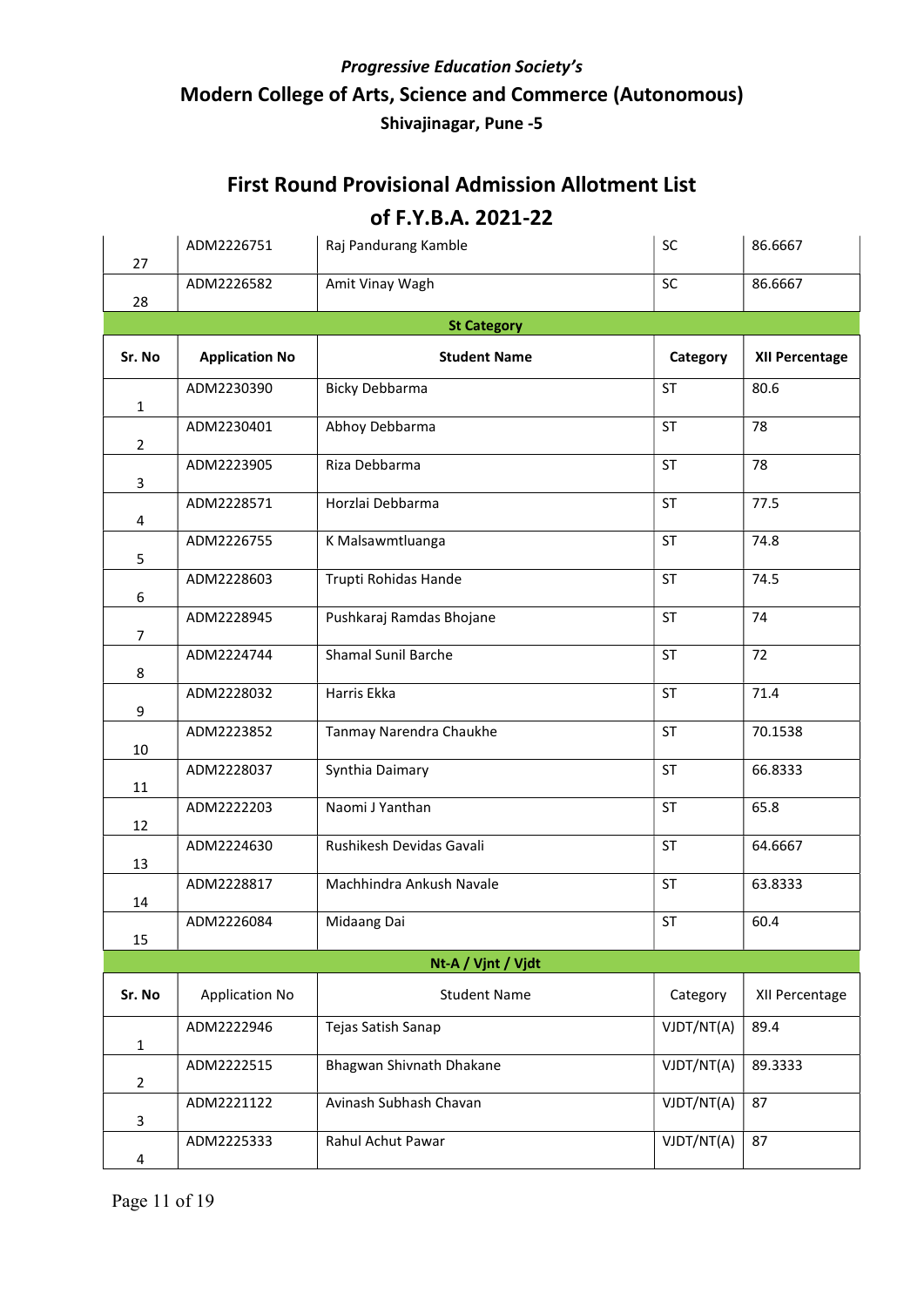### First Round Provisional Admission Allotment List

#### of F.Y.B.A. 2021-22

| 5              | ADM2223571            | Shubham Lalchand Satvan     | VJDT/NT(A) | 86.6667               |  |  |  |
|----------------|-----------------------|-----------------------------|------------|-----------------------|--|--|--|
| 6              | ADM2224181            | Satish Anil Pawar           | VJDT/NT(A) | 86                    |  |  |  |
| $\overline{7}$ | ADM2224736            | Omprakash Chanduji Ade      | VJDT/NT(A) | 84.6667               |  |  |  |
|                | <b>Nt B Category</b>  |                             |            |                       |  |  |  |
| Sr. No         | <b>Application No</b> | <b>Student Name</b>         | Category   | <b>XII Percentage</b> |  |  |  |
| $\mathbf{1}$   | ADM2228375            | Prashant Ashok Chichondikar | NT(B)      | 94.6667               |  |  |  |
| $\overline{2}$ | ADM2229185            | Arnav Ajay Gangasagar       | NT(B)      | 93                    |  |  |  |
| 3              | ADM2223018            | Rohini Mangal Mahajan       | NT(B)      | 88.3333               |  |  |  |
| 4              | ADM2229732            | Ashish Dilip Gajbhar        | NT(B)      | 79.3333               |  |  |  |
| 5              | ADM2223276            | Nivrutti Vitthal Dhangar    | NT(B)      | 77.8462               |  |  |  |
|                |                       | <b>Nt C Category</b>        |            |                       |  |  |  |
| Sr. No         | <b>Application No</b> | <b>Student Name</b>         | Category   | <b>XII Percentage</b> |  |  |  |
| $\mathbf{1}$   | ADM2229207            | Siddhesh Rohidas Pise       | NT(C)      | 88.3333               |  |  |  |
| $\overline{2}$ | ADM2221552            | Vinod Keshav Tarange        | NT(C)      | 87.6667               |  |  |  |
| 3              | ADM2221593            | Shital Dinkar Gatkal        | NT(C)      | 84.8                  |  |  |  |
| 4              | ADM2222657            | Manasi Laxman Yamgar        | NT(C)      | 84                    |  |  |  |
| 5              | ADM2227336            | Rutuja Tatoba Kakade        | NT(C)      | 84                    |  |  |  |
| 6              | ADM2225350            | Lalit Kailas Bhadange       | NT(C)      | 82.6667               |  |  |  |
| 7              | ADM2229168            | Shubham Vitthal Bhandare    | NT(C)      | 82.6667               |  |  |  |
| 8              | ADM2223649            | Prajwal Dattatraya Walekar  | NT(C)      | 82.6                  |  |  |  |
|                |                       | <b>Nt-D Category</b>        |            |                       |  |  |  |
| Sr No          | <b>Application No</b> | <b>Student Name</b>         | Category   | XII Percentage        |  |  |  |
| $\mathbf{1}$   | ADM2227889            | Suraj Balasaheb Dhakane     | NT(D)      | 87.1667               |  |  |  |
| 2              | ADM2229716            | Ambika Murlidhar Kakad      | NT(D)      | 85                    |  |  |  |
| 3              | ADM2227274            | Ravina Bhanudas Kedar       | NT(D)      | 84.1667               |  |  |  |
| 4              | ADM2225284            | Datta Vilasrao Gholve       | NT(D)      | 63.0769               |  |  |  |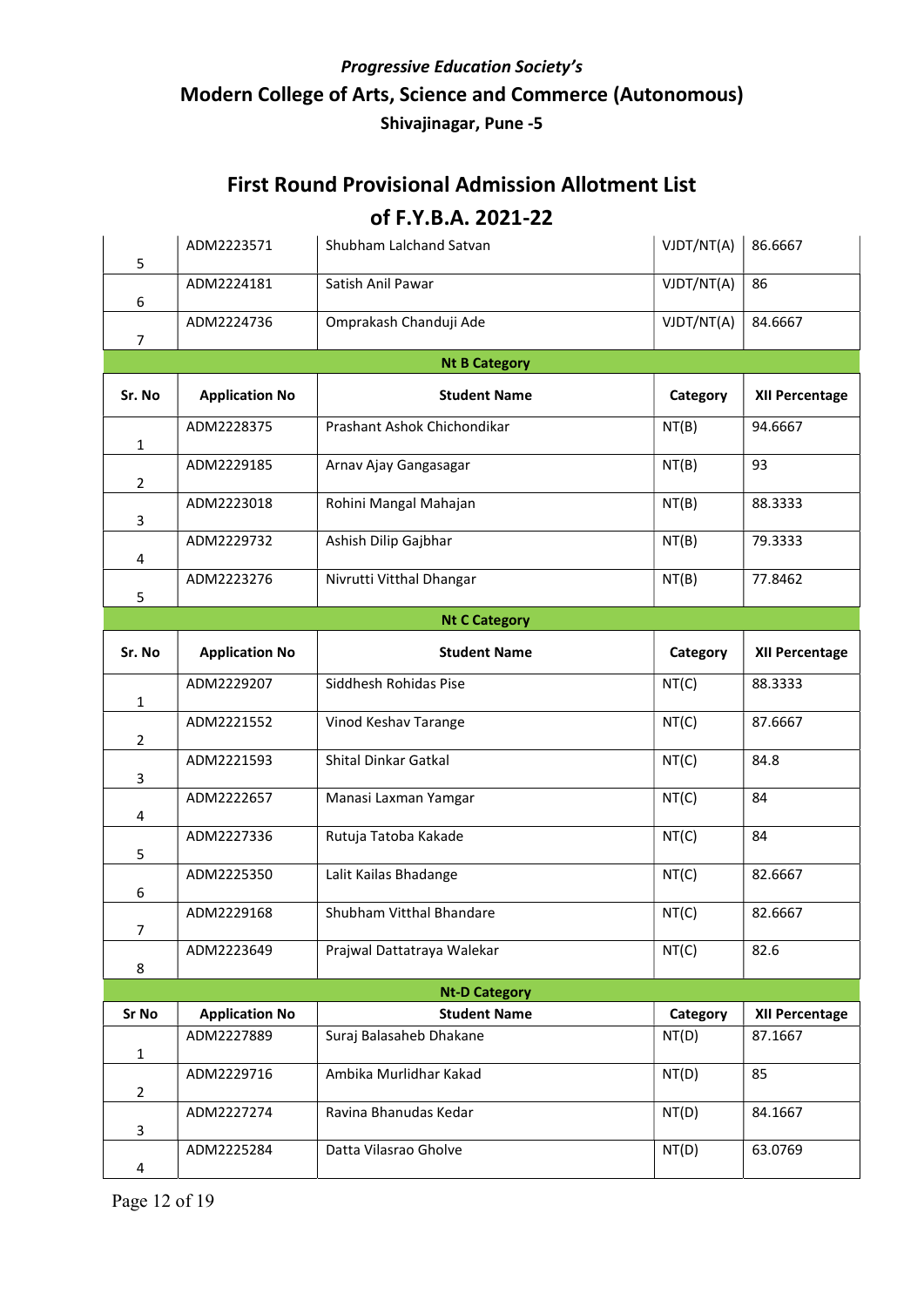| <b>Sbc Category</b> |                       |                           |            |                       |  |
|---------------------|-----------------------|---------------------------|------------|-----------------------|--|
| Sr. No              | <b>Application No</b> | <b>Student Name</b>       | Category   | <b>XII Percentage</b> |  |
| $\mathbf{1}$        | ADM2225906            | Shraddha Tanaji Shinde    | <b>SBC</b> | 81                    |  |
| $\overline{2}$      | ADM2223303            | Shruti Vikas Agabattalwar | <b>SBC</b> | 79.3333               |  |
| 3                   | ADM2229243            | Mayur Brijlal Koli        | SBC        | 78.6667               |  |
| 4                   | ADM2221471            | Vedant Gangadhar Singam   | SBC        | 73.6667               |  |
|                     |                       | <b>Obc Category</b>       |            |                       |  |
| Sr. No              | <b>Application No</b> | <b>Student Name</b>       | Category   | XII Percentage        |  |
| $\mathbf{1}$        | ADM2227039            | Gauri Namdev Gaikwad      | OBC        | 93.6667               |  |
| $\overline{2}$      | ADM2226920            | Akanksha Vijay Patil      | OBC        | 93.6                  |  |
| 3                   | ADM2226668            | Shrutika Atul Dangmali    | OBC        | 93.4                  |  |
| 4                   | ADM2222337            | Sakshi Atul Kale          | OBC        | 93.2                  |  |
| 5                   | ADM2225195            | Akanksha Sandeep Dike     | OBC        | 93                    |  |
| 6                   | ADM2221563            | Sushila                   | OBC        | 92.8                  |  |
| $\overline{7}$      | ADM2222031            | Samruddhi Jitendra Kuyre  | OBC        | 92.6667               |  |
| 8                   | ADM2227119            | Neha Panditrao Narwade    | OBC        | 92.5                  |  |
| 9                   | ADM2224708            | Lokesh Daulat Marghade    | OBC        | 92.3333               |  |
| 10                  | ADM2224611            | Kiran Shivaji Walunj      | OBC        | 92.1667               |  |
| 11                  | ADM2225466            | Shrikant Shivaji Kure     | OBC        | 92                    |  |
| 12                  | ADM2221922            | Kalpesh Sanjay Ganorkar   | OBC        | 91.8                  |  |
| 13                  | ADM2225298            | Pranjal Pankaj Marathe    | OBC        | 91.6667               |  |
| 14                  | ADM2228539            | Tanvi Shrikant Karhadkar  | OBC        | 91.6667               |  |
| 15                  | ADM2228081            | Ankita Kailas Dhage       | OBC        | 91.3333               |  |
| 16                  | ADM2222841            | Devashish Dilip Feran     | OBC        | 91.3333               |  |
| 17                  | ADM2228979            | Avani Singh Rathwe        | OBC        | 91.2                  |  |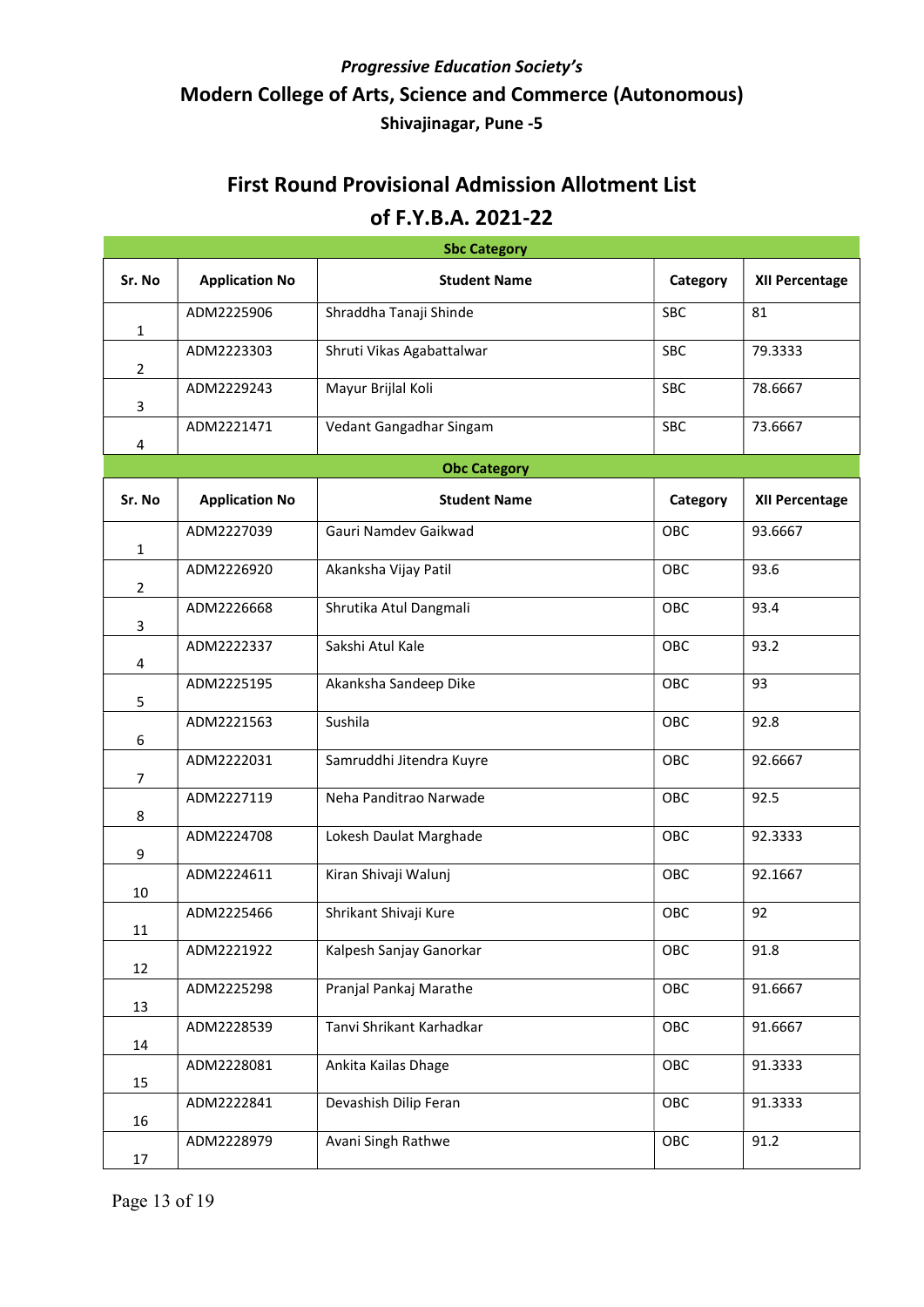| 18                  | ADM2229117 | Arti Digambar Kshirsagar      | OBC | 91.1667 |  |
|---------------------|------------|-------------------------------|-----|---------|--|
| 19                  | ADM2222176 | Shruti Kiran Mali             | OBC | 91.1667 |  |
| 20                  | ADM2228539 | Tanvi Shrikant Karhadkar      | OBC | 91.6667 |  |
| 21                  | ADM2224775 | Vaishnavi Shravan Samarth     | OBC | 91.1667 |  |
| 22                  | ADM2223241 | Saurabh Vikas Pimpalkar       | OBC | 90.8333 |  |
| 23                  | ADM2228454 | Pranjal Sevakramsingh Nagpure | OBC | 90.8333 |  |
| 24                  | ADM2226503 | Suyog Gajanan Nale            | OBC | 90.6667 |  |
| 25                  | ADM2225368 | Shravani Sanjay Shelar        | OBC | 90.6667 |  |
| 26                  | ADM2227639 | Gauri Prakash Gawande         | OBC | 90.5    |  |
| 27                  | ADM2224068 | Prathamesh Jitendra Kandale   | OBC | 90.5    |  |
| 28                  | ADM2228770 | Aditya Ajay Kingre            | OBC | 90.5    |  |
| 29                  | ADM2226948 | Rutuja Ranjitsingh Dainiwal   | OBC | 90.3333 |  |
| 30                  | ADM2222127 | Deva Dilip Sutar              | OBC | 90.1667 |  |
| 31                  | ADM2221495 | Siddhanshu Samir Gandhi       | OBC | 90      |  |
| 32                  | ADM2222816 | Shraddha Dhananjay Kalgaonkar | OBC | 89.8333 |  |
| 33                  | ADM2228815 | Bhakti Vijay Gawande          | OBC | 89.6667 |  |
| 34                  | ADM2223581 | Mayuri Ramesh Telang          | OBC | 89.2    |  |
| 35                  | ADM2223498 | Sudarshan Pramodkumar Raut    | OBC | 89.1667 |  |
| 36                  | ADM2225199 | Tanaya Vilas Babre            | OBC | 89.1667 |  |
| 37                  | ADM2228468 | Siddhi Raju Raut              | OBC | 89      |  |
| 38                  | ADM2230141 | Kajal Sureshrao Pardhi        | OBC | 89      |  |
| 39                  | ADM2224654 | Janvi Vinod Jamodkar          | OBC | 88.8333 |  |
| 40                  | ADM2222859 | Sonal Sandip Bhonge           | OBC | 88.8333 |  |
| 41                  | ADM2224850 | Pallavi Raju Partole          | OBC | 88.6667 |  |
| <b>Ews Category</b> |            |                               |     |         |  |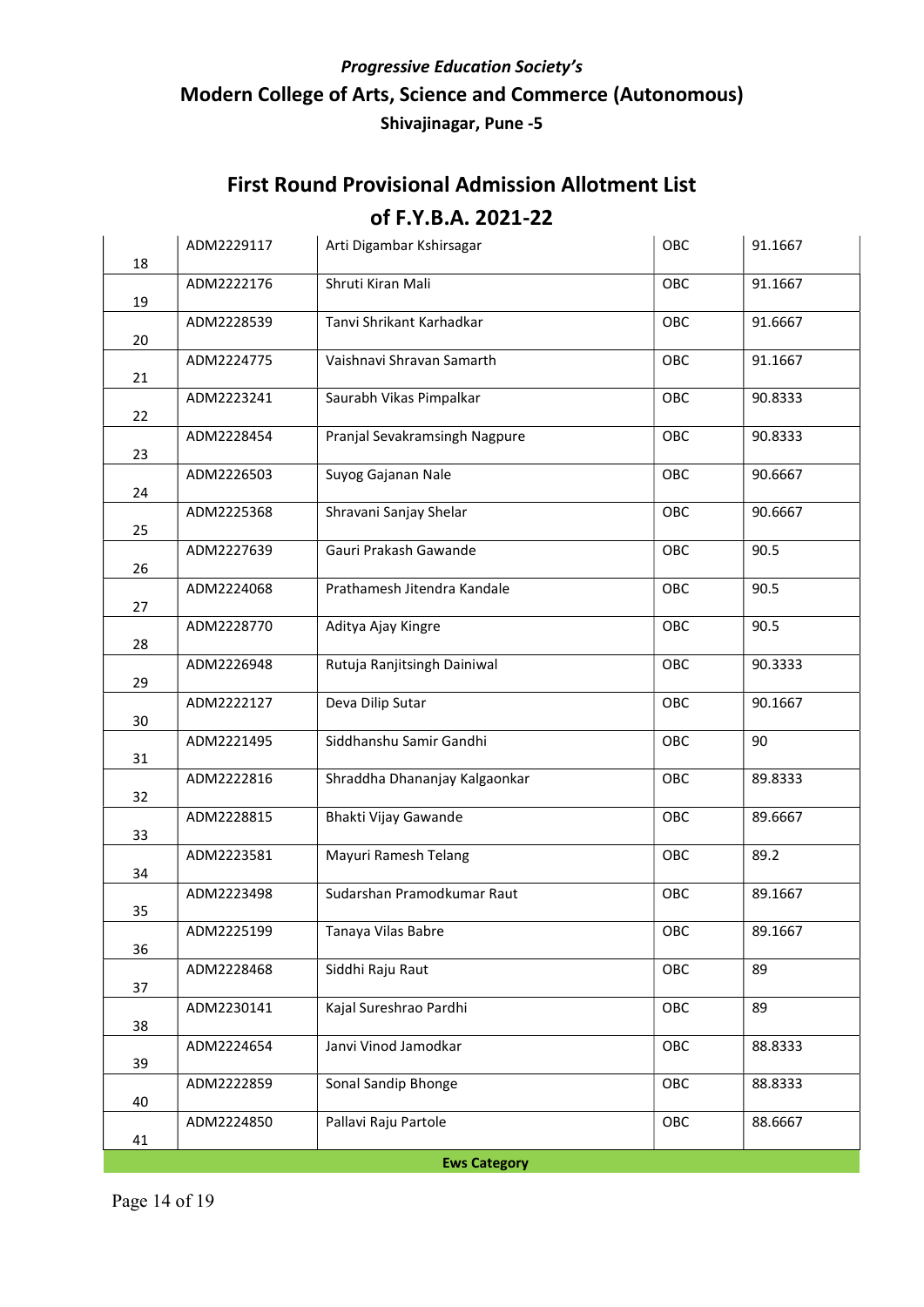| Sr. No         | <b>Application No</b> | <b>Student Name</b>        | Category   | <b>XII Percentage</b> |
|----------------|-----------------------|----------------------------|------------|-----------------------|
| $\mathbf{1}$   | ADM2230879            | Priti Mohan Deshmukh       | EWS        | 96.8333               |
| $\overline{2}$ | ADM2223217            | Rutuja Vitthalrao Deshmukh | <b>EWS</b> | 96                    |
| 3              | ADM2228727            | Snehal Suresh Hussekar     | <b>EWS</b> | 95.8333               |
| 4              | ADM2222686            | Priti Pradeep More         | <b>EWS</b> | 95.5                  |
| 5              | ADM2221699            | Sarthata Jaydeep Deshpande | <b>EWS</b> | 95.1667               |
| 6              | ADM2227662            | Pooja Ramashankar Pande    | EWS        | 95.1667               |
| 7              | ADM2225830            | Yash Rajesh Kulkarni       | <b>EWS</b> | 94.8333               |
| 8              | ADM2230528            | Vaishnavi Kalyan Bedare    | <b>EWS</b> | 93.6667               |
| 9              | ADM2226538            | Shubham Hiralal Pande      | EWS        | 92.3333               |
| 10             | ADM2223898            | Neha Dinkar Jadhav         | <b>EWS</b> | 92.1667               |
| 11             | ADM2226921            | Atharva Arunrao Choudhari  | EWS        | 92                    |
| 12             | ADM2224128            | Aditi Sandeep Khandagale   | EWS        | 91.8333               |
| 13             | ADM2223579            | Rohini Sadanand Rao        | <b>EWS</b> | 91.8333               |
| 14             | ADM2221357            | Sameer Rahim Sayyed        | <b>EWS</b> | 91.8333               |
| 15             | ADM2222545            | Unnati Krushnarao Puranik  | <b>EWS</b> | 91.5                  |
| 16             | ADM2222247            | Ayush Rajendra Pawar       | <b>EWS</b> | 91.3333               |
| 17             | ADM2227264            | Aditya Suhasrao Puranik    | EWS        | 90.8333               |
| 18             | ADM2226834            | Anant Bapurao Shelke       | EWS        | 90.3077               |
| 19             | ADM2222894            | Daulat Taterao Kadam       | EWS        | 89.5                  |
| 20             | ADM2222403            | Malhar Yogesh Gautam       | EWS        | 89.3333               |
| 21             | ADM2222580            | Nilesh Kalyan Nikam        | <b>EWS</b> | 89.3333               |
| 22             | ADM2229254            | Somanath Papaso Ringane    | EWS        | 89.1667               |
|                |                       | <b>Open Category</b>       |            |                       |
| Sr. No         | <b>Application No</b> | <b>Student Name</b>        | Category   | <b>XII Percentage</b> |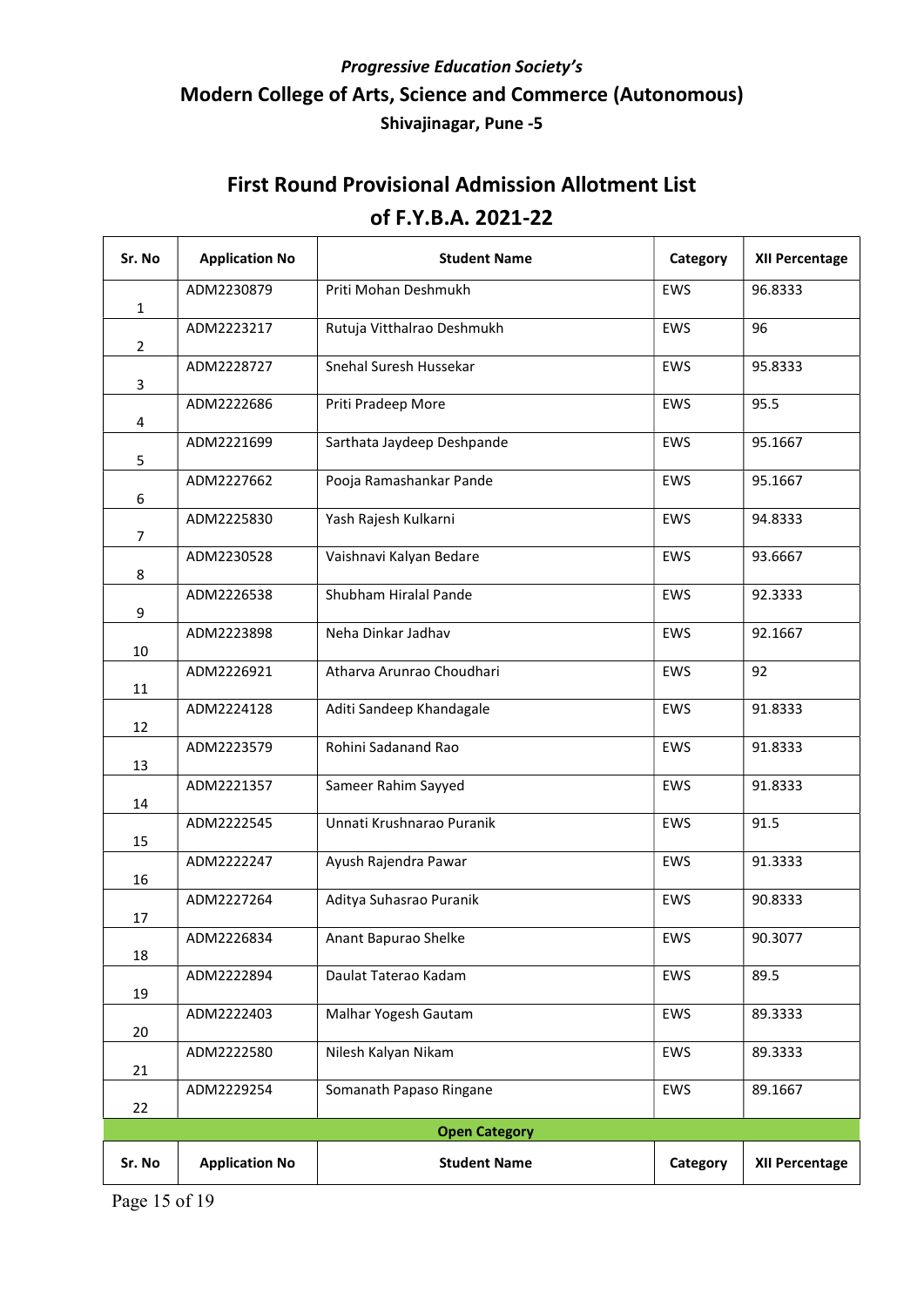| $\mathbf{1}$   | ADM2225478 | Dyuti George Jacob        | Open  | 96.4    |
|----------------|------------|---------------------------|-------|---------|
| $\overline{2}$ | ADM2224660 | Kshitija Dhananjay Kirane | Open  | 96.3333 |
| 3              | ADM2224783 | Shantanu Santosh Mhaske   | Open  | 96.3333 |
| 4              | ADM2229840 | Varsha Umakant Dhuri      | Open  | 96.3333 |
| 5              | ADM2224146 | Sia Nilesh Pandhare       | Open  | 96.25   |
| 6              | ADM2223271 | Shruti Anand Narlawar     | Open  | 96.1667 |
| $\overline{7}$ | ADM2230347 | Shrutee Subodh Karlekar   | Open  | 96.1667 |
| 8              | ADM2226838 | Sameeran Vaman Galagali   | Open  | 96      |
| 9              | ADM2221557 | Sai Sandeep Kulkarni      | Open  | 96      |
| 10             | ADM2223433 | Anjali Pradip Shinde      | Open  | 95.8    |
| 11             | ADM2223752 | Vidhi Vinay Sikchi        | Open  | 95.8    |
| 12             | ADM2225734 | Manasi Pandurang Kashid   | Open  | 95.8    |
| 13             | ADM2229264 | Saloni                    | Open  | 95.8    |
| 14             | ADM2229988 | Manjari Agrawal           | Open  | 95.8    |
| 15             | ADM2230356 | Neha Ranjit Jadhav        | Open  | 95.6    |
| 16             | ADM2224156 | Sonal Vinesh Rege         | Open  | 95.5    |
| 17             | ADM2222608 | Swarada Sadanand Oak      | Open  | 95.5    |
| 18             | ADM2221312 | Deeksha Dutta             | Other | 95.4    |
| 19             | ADM2223017 | Dipti Kiran Babar         | Open  | 95.1667 |
| 20             | ADM2224380 | Nupur Niteen Joshi        | Open  | 95.1667 |
| 21             | ADM2225562 | Snehal Dnyaneshwar Argade | Open  | 95      |
| 22             | ADM2221305 | Shreeya Porasor           | Open  | 94.8    |
| 23             | ADM2230980 | Shivani Subhash Gome      | SEBC  | 94.8    |
| 24             | ADM2229765 | Radha Mangesh Deshmukh    | Open  | 94.6667 |
| 25             | ADM2227876 | Apurva Sameer Jatkar      | Open  | 94.6    |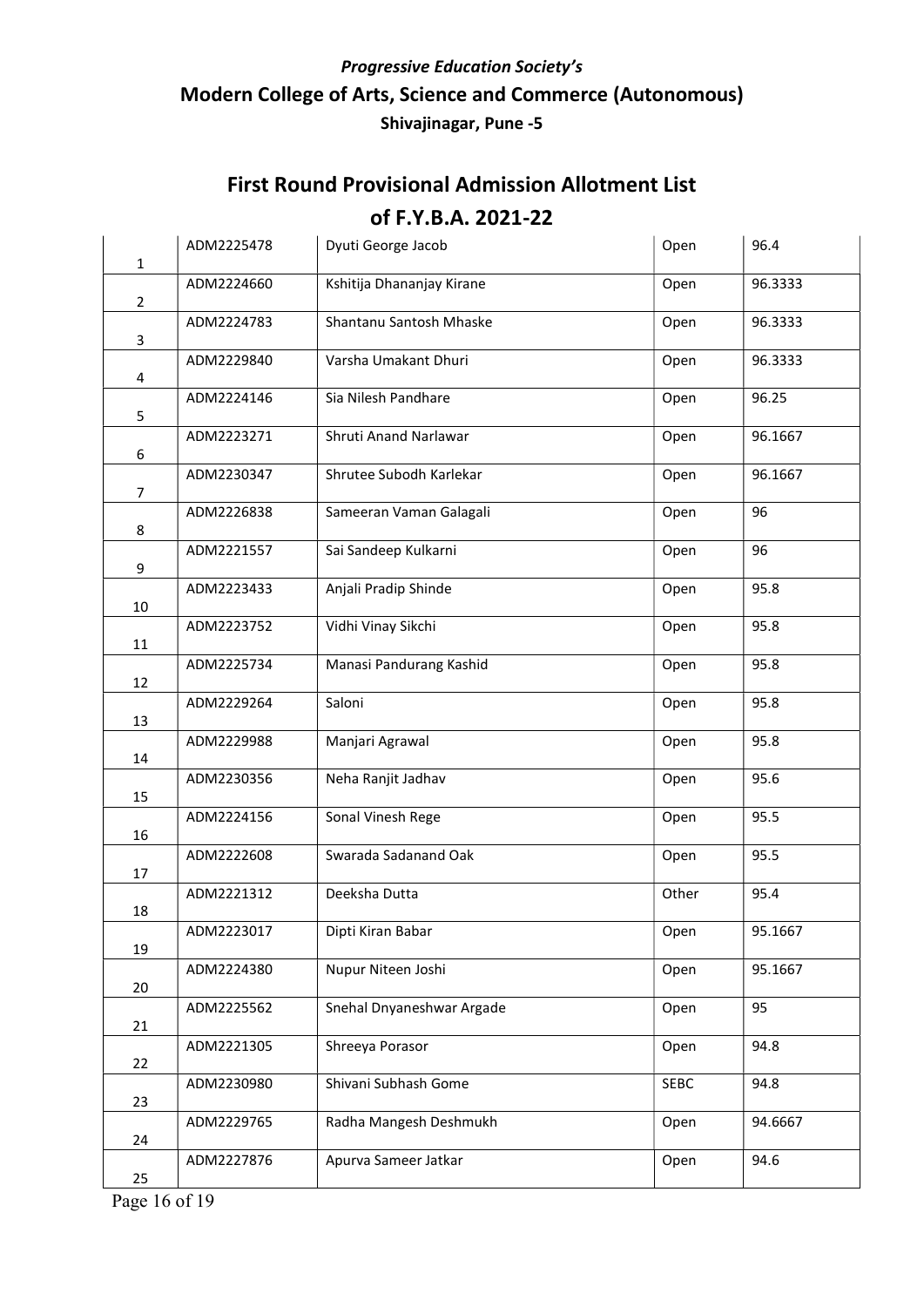| 26 | ADM2223289 | Astha Das                       | Open        | 94.4    |
|----|------------|---------------------------------|-------------|---------|
| 27 | ADM2221434 | Mukta Milind Deshpande          | Open        | 94.3333 |
| 28 | ADM2222552 | <b>Anand Anil Thombre</b>       | Open        | 94.3333 |
| 29 | ADM2222295 | Vaibhavi Jayesh Vyas            | Open        | 94      |
| 30 | ADM2222475 | Nethra Sailesh                  | Open        | 93.8333 |
| 31 | ADM2222609 | Vedanti Prashant Joshi          | Open        | 93.8    |
| 32 | ADM2221444 | Arunima Sasmal                  | Open        | 93.6    |
| 33 | ADM2221502 | Harshvardhini Vishvajeet Jadhav | Open        | 93.6    |
| 34 | ADM2224305 | Paranshi Pratik Sheth           | Open        | 93.6    |
| 35 | ADM2224592 | Arisha Naoman Ansari            | Open        | 93.5    |
| 36 | ADM2222665 | Shivechha Vikas Patil           | <b>SEBC</b> | 93.5    |
| 37 | ADM2226987 | Anushree Yogesh Padhye          | Open        | 93.5    |
| 38 | ADM2230663 | Mansi Gopal Rajure              | Open        | 93.4    |
| 39 | ADM2225159 | Vaishnavi Roopchandra Patil     | <b>SEBC</b> | 93.3333 |
| 40 | ADM2222904 | Nikita Vijay Kale               | Open        | 93.2    |
| 41 | ADM2221416 | Mayuri Kishor Deshpande         | Open        | 93.2    |
| 42 | ADM2230942 | Sukriti Dutta                   | Open        | 93.2    |
| 43 | ADM2221919 | Ayush Satpathy                  | Open        | 93.1667 |
| 44 | ADM2230311 | Sairaj Bhaskar Sawant           | <b>SEBC</b> | 93      |
| 45 | ADM2229193 | Ajinkya Sonyabapu Korade        | Open        | 93      |
| 46 | ADM2228593 | Rhituja Hemant Kale             | Open        | 93      |
| 47 | ADM2223006 | Ruchi Dhanesh Munot             | Open        | 92.8333 |
| 48 | ADM2230812 | Shubhi Sharma                   | Other       | 92.8    |
| 49 | ADM2229997 | Vaishnavi Shivprasad Darak      | Open        | 92.6667 |
| 50 | ADM2227678 | Tanisha Siddharth Bhave         | Open        | 92.6667 |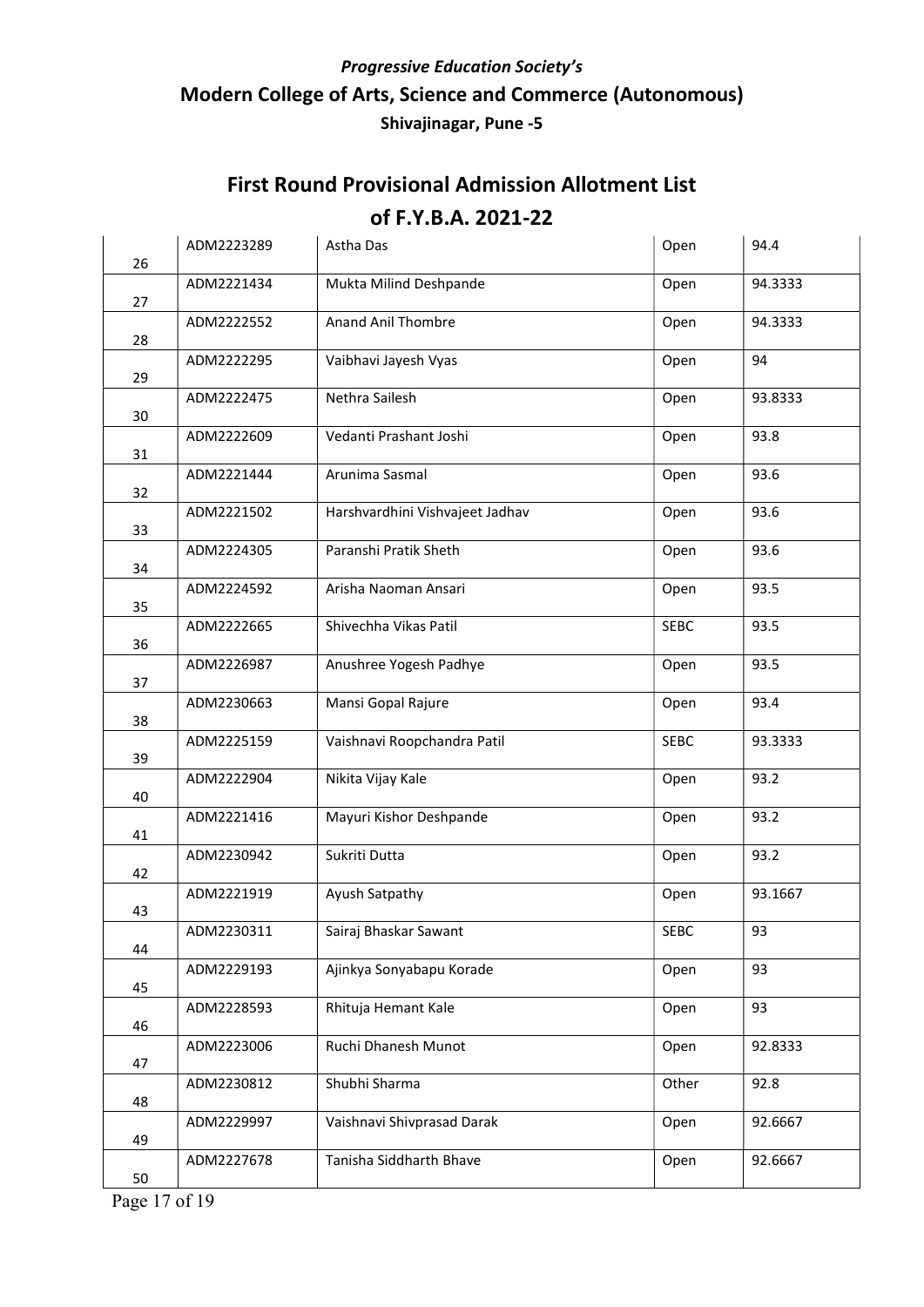| 51 | ADM2222830 | Gargi Prashant Shendre      | Open        | 92.5    |
|----|------------|-----------------------------|-------------|---------|
| 52 | ADM2221752 | Avani Vivek Medhekar        | Open        | 92.5    |
| 53 | ADM2223368 | Avantika Gajanan Patil      | Open        | 92.3333 |
| 54 | ADM2226221 | Vaishnavi Shivajirao Patil  | Open        | 92.3333 |
| 55 | ADM2226249 | Dhiksha Sharma              | Open        | 92      |
| 56 | ADM2221463 | Shreekant Mahadev Kale      | Open        | 92      |
| 57 | ADM2222622 | Aryaa Ashish Gupte          | Open        | 91.8333 |
| 58 | ADM2222020 | Divya Abhijit Deshmukh      | Open        | 91.8333 |
| 59 | ADM2222073 | Manasi Shekhar Sanas        | <b>SEBC</b> | 91.8333 |
| 60 | ADM2227068 | Aditi Bharat Bachche        | Open        | 91.8333 |
| 61 | ADM2229886 | Trupti Babasaheb Somwanshi  | Open        | 91.8333 |
| 62 | ADM2226770 | Aradhana Jyona Tayade       | Open        | 91.8    |
| 63 | ADM2221156 | Shreyas Sukhiram Thapa      | Open        | 91.8    |
| 64 | ADM2221255 | Dipanjali Raosaheb Bhange   | Open        | 91.6667 |
| 65 | ADM2221796 | Purvi Jeetendra Bora        | Open        | 91.6667 |
| 66 | ADM2222501 | Chris Jijo Thottakkara      | Open        | 91.6667 |
| 67 | ADM2224551 | Madhura Abhijeet Tikka      | Open        | 91.6    |
| 68 | ADM2222230 | Bhakti Manish Sathaye       | Open        | 91.5    |
| 69 | ADM2223496 | Tanishka Ashok Mudiraj      | Open        | 91.4    |
| 70 | ADM2227840 | Rishika Saha                | Open        | 91.4    |
| 71 | ADM2223212 | Sakshi Sambhaji Jadhav      | Open        | 91.3333 |
| 72 | ADM2224737 | Vaidehi Prashant Deodhar    | Open        | 91.3333 |
| 73 | ADM2222942 | Tanaya Abhijit Deshpande    | Open        | 91.3333 |
| 74 | ADM2222553 | Anadee Ajay Pathak          | Open        | 91.1667 |
| 75 | ADM2222059 | Samvita Ravindra Hattangadi | Open        | 91.1667 |